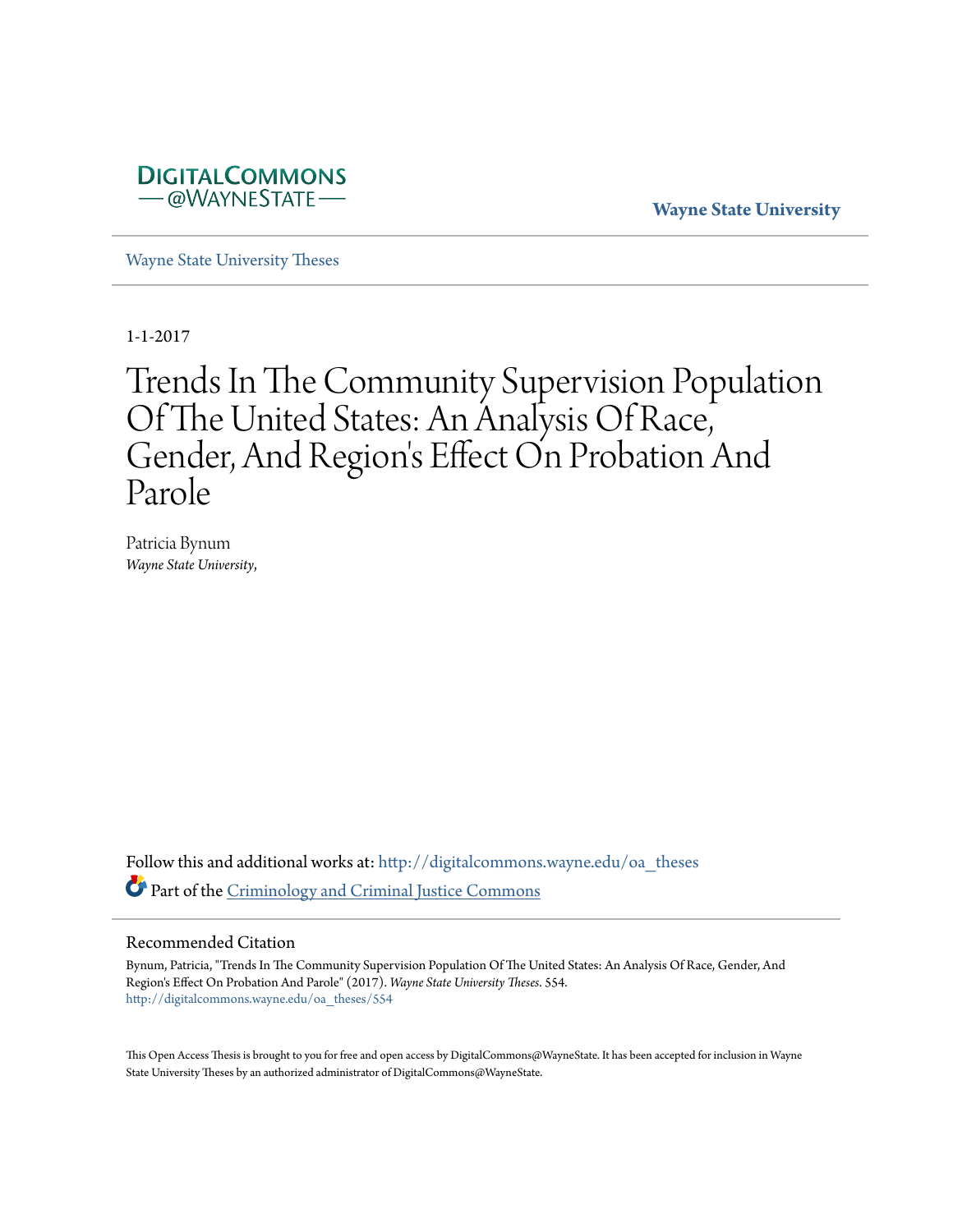# **TRENDS IN THE COMMUNITY SUPERVISION POPULATION OF THE UNITED STATES: AN ANALYSIS OF RACE, GENDER, AND REGION'S EFFECT ON PROBATION AND PAROLE**

by

# **PATRICIA BYNUM**

# **THESIS**

Submitted to the Graduate School

of Wayne State University,

Detroit, Michigan

in partial fulfillment of the requirements

for the degree of

# **MASTER OF SCIENCE**

2017

MAJOR: CRIMINAL JUSTICE

Approved By:

Advisor Date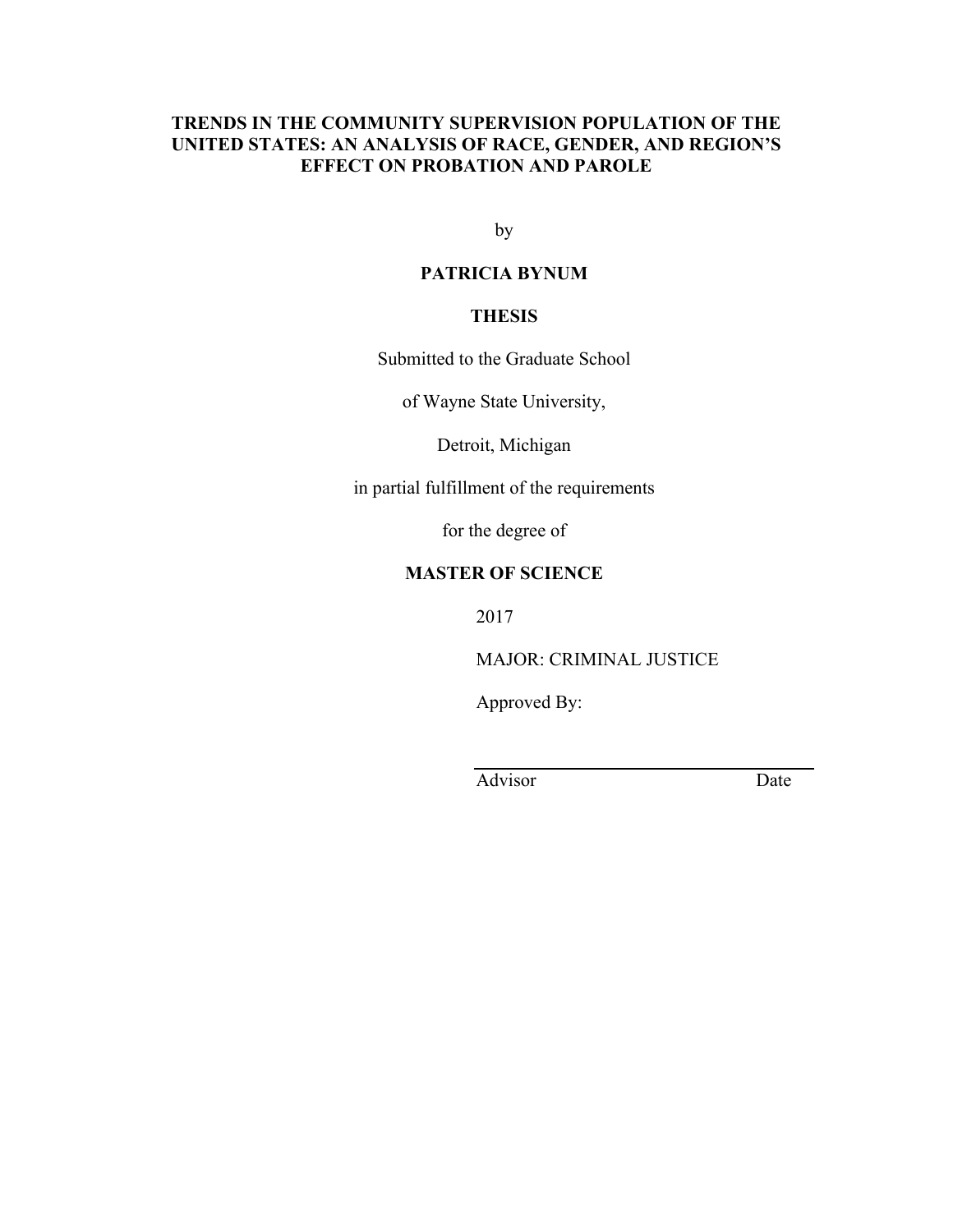# **ACKNOWLEDGEMENTS**

I would like to thank my advisor, Dr. Shanhe Jiang, for his support throughout the process of completing this study. Your feedback and optimism allowed me to improve as a writer and develop a better understanding of independent research. Thanks to my committee members, Drs. Starzynski and Fasenfest, for their guidance as this work would have never been completed without your feedback.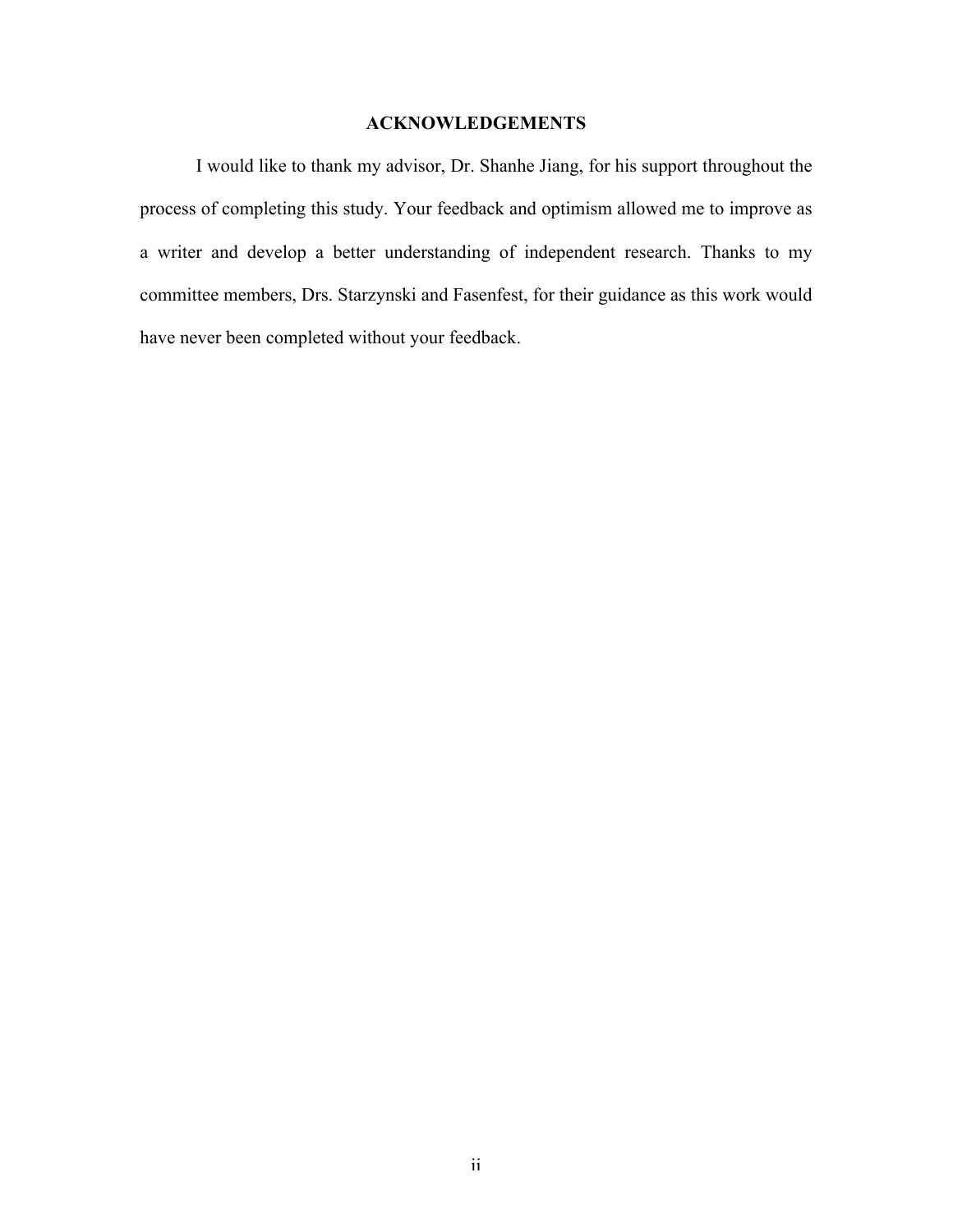# **TABLE OF CONTENTS**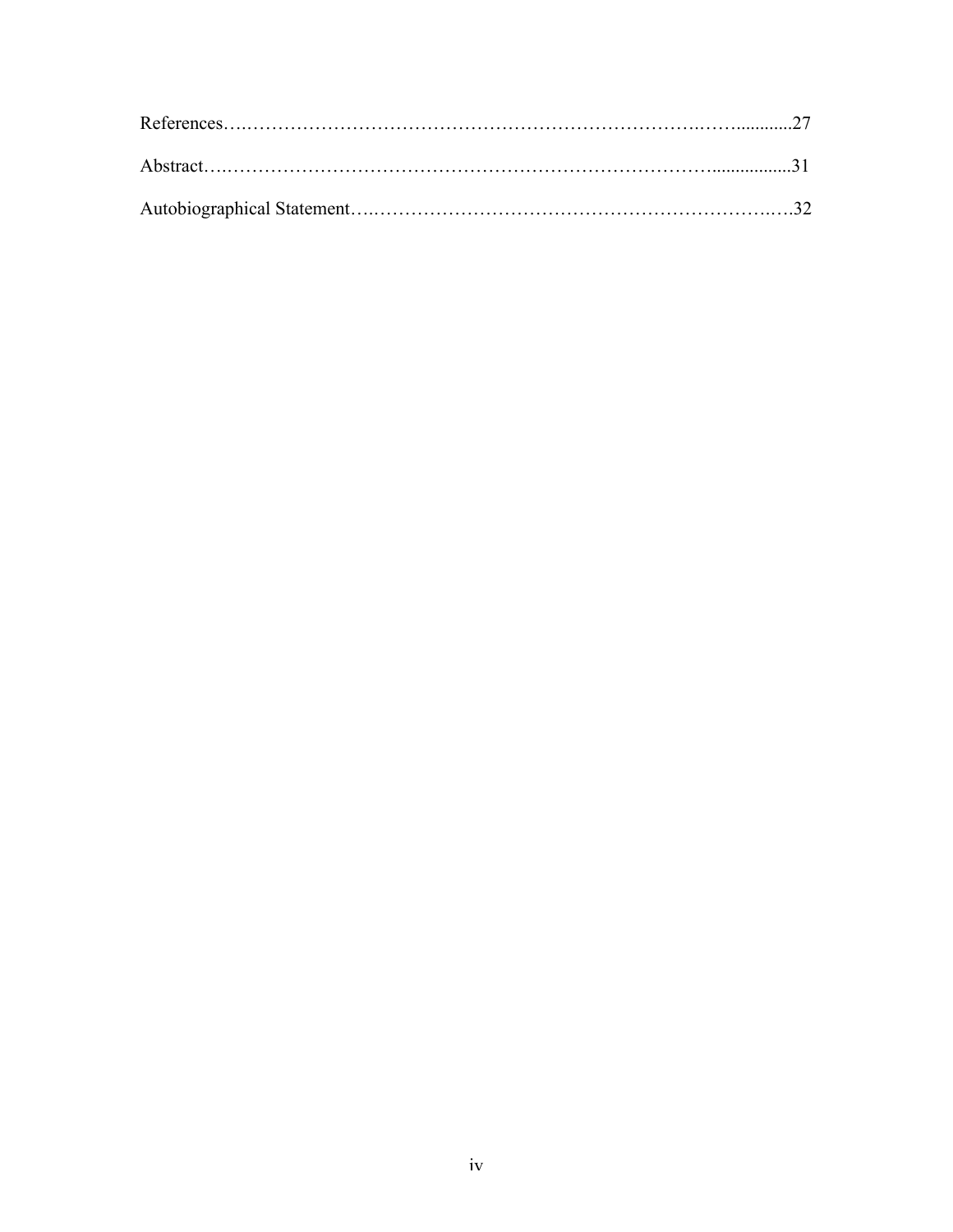# **LIST OF FIGURES**

|  |  |  |  |  | Figure 1: Bar of the United States correctional populations 1990-201017 |  |
|--|--|--|--|--|-------------------------------------------------------------------------|--|
|--|--|--|--|--|-------------------------------------------------------------------------|--|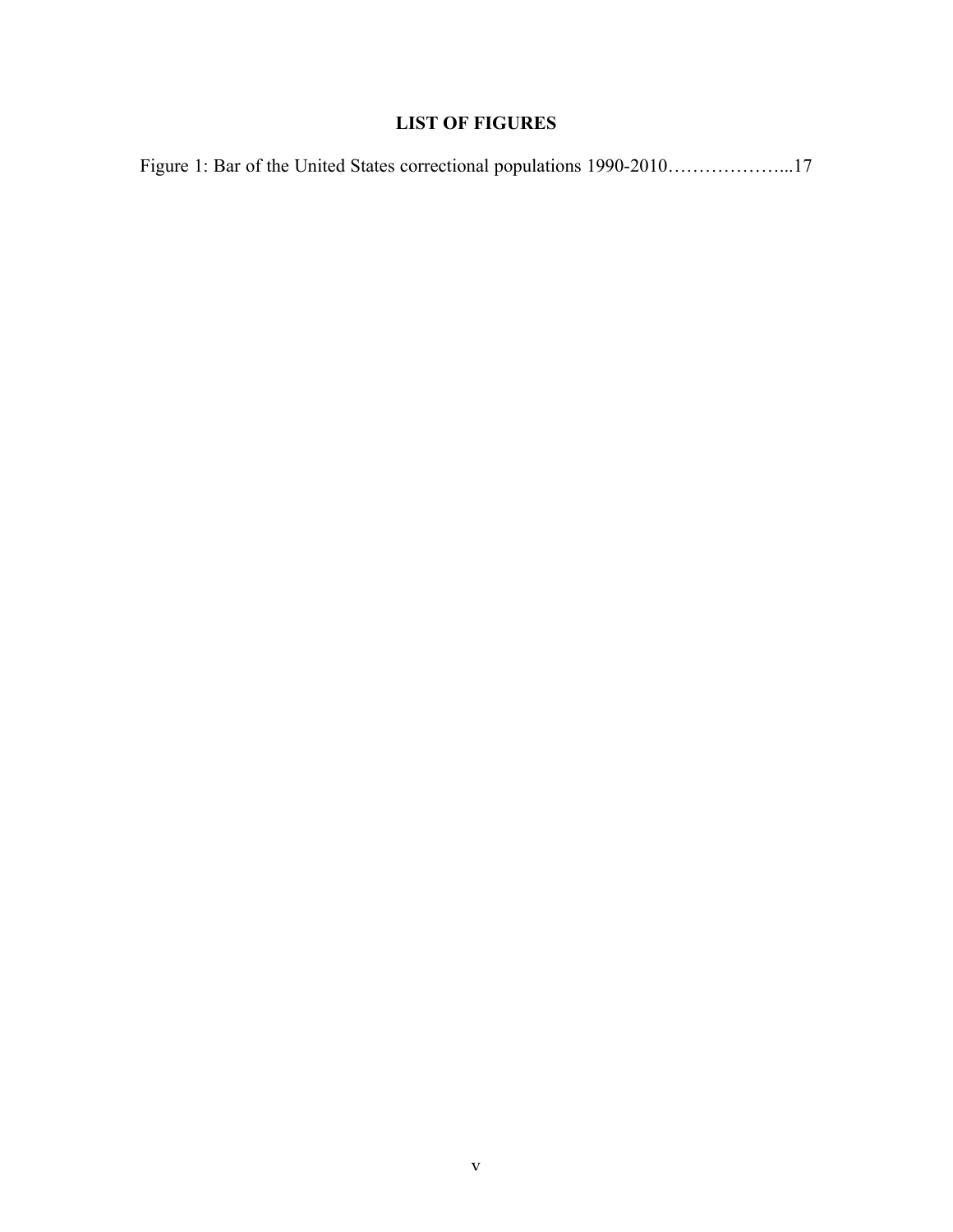# **LIST OF TABLES**

| Table 4: Summary of multiple regression analysis for race, gender, and region21 |  |
|---------------------------------------------------------------------------------|--|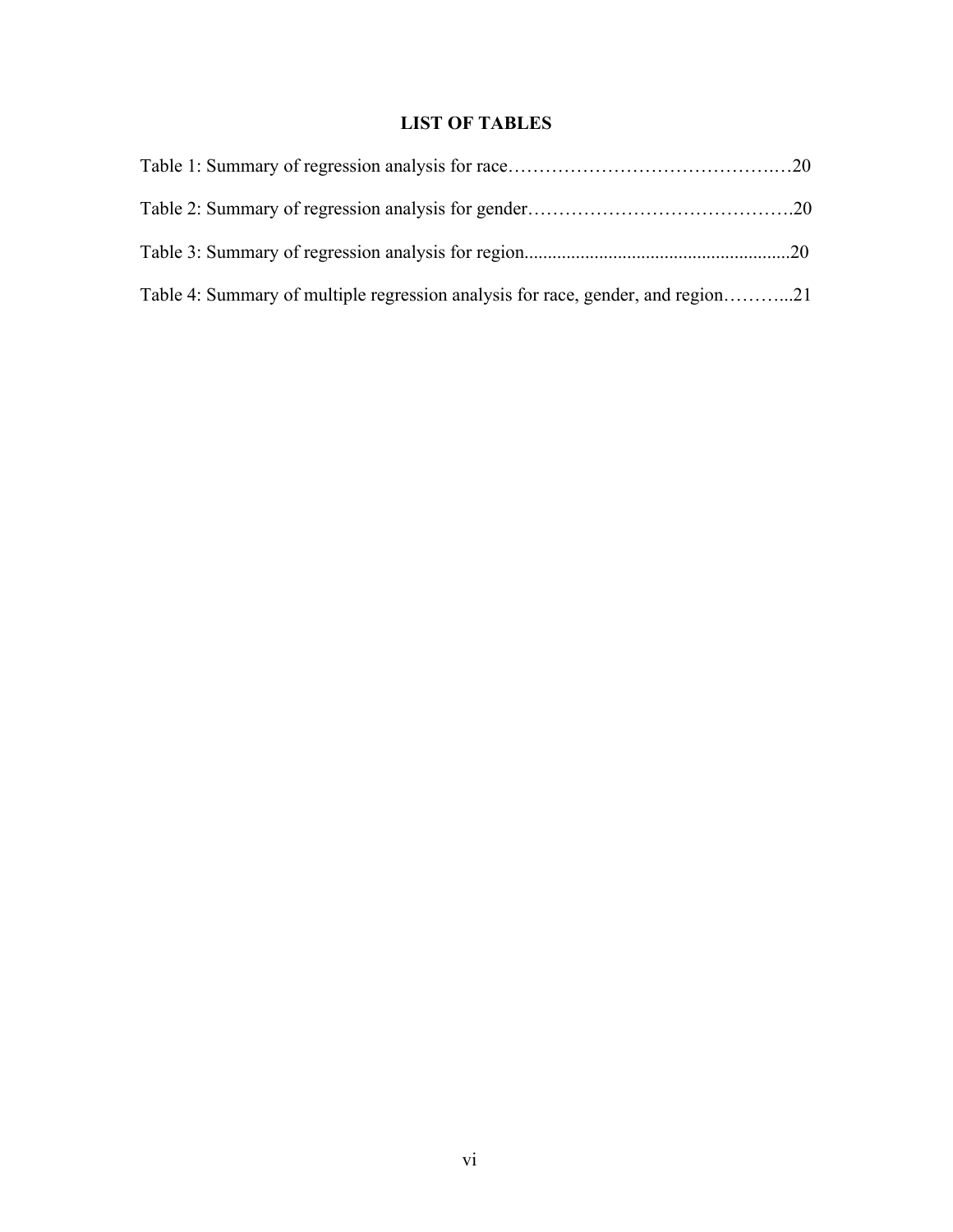#### **CHAPTER 1: Introduction**

The growth of the community supervision population in the United States has mirrored the expansion of the incarcerated population. Community supervision has traditionally referred to probation or parole as the foundations of community-based alternatives to incarceration (Wodahl & Garland, 2009). Probation was defined as the community-based supervision of a convicted individual under specific conditions for a given time period; the courts hold the authority to modify the guidelines or resentence the offender for any violations of the conditions imposed (Alarid, 2015). Probation as a community-based sanction has seen use as an alternative sentence in lieu of jail or prison; the primary motive of probation was originally rehabilitation and reintegration into society (Alarid, 2015). Parole was the early release of an offender from a correctional facility based on particular conditions met; the individual still followed conditions postrelease while under supervision in the community (Alarid, 2015). Other intermediate sanctions of community corrections, such as halfway houses and house arrest, were routinely relegated under probation and parole as 'umbrella' terms (U.S. Department of Justice, 1989). In the last two decades, community supervision—probation and parole in particular—has been the focus for a small number of studies interested in the growth of the United States corrections population(s).

This study sought to answer two questions: 1) How can the trend of growth for the United States community supervision population from 1990–2010 be examined and described? 2) What potential does race, gender, and region have in predicting the likelihood of a higher ratio of individuals entering community supervision over incarceration by state? Studying this topic was important because of the lack of existing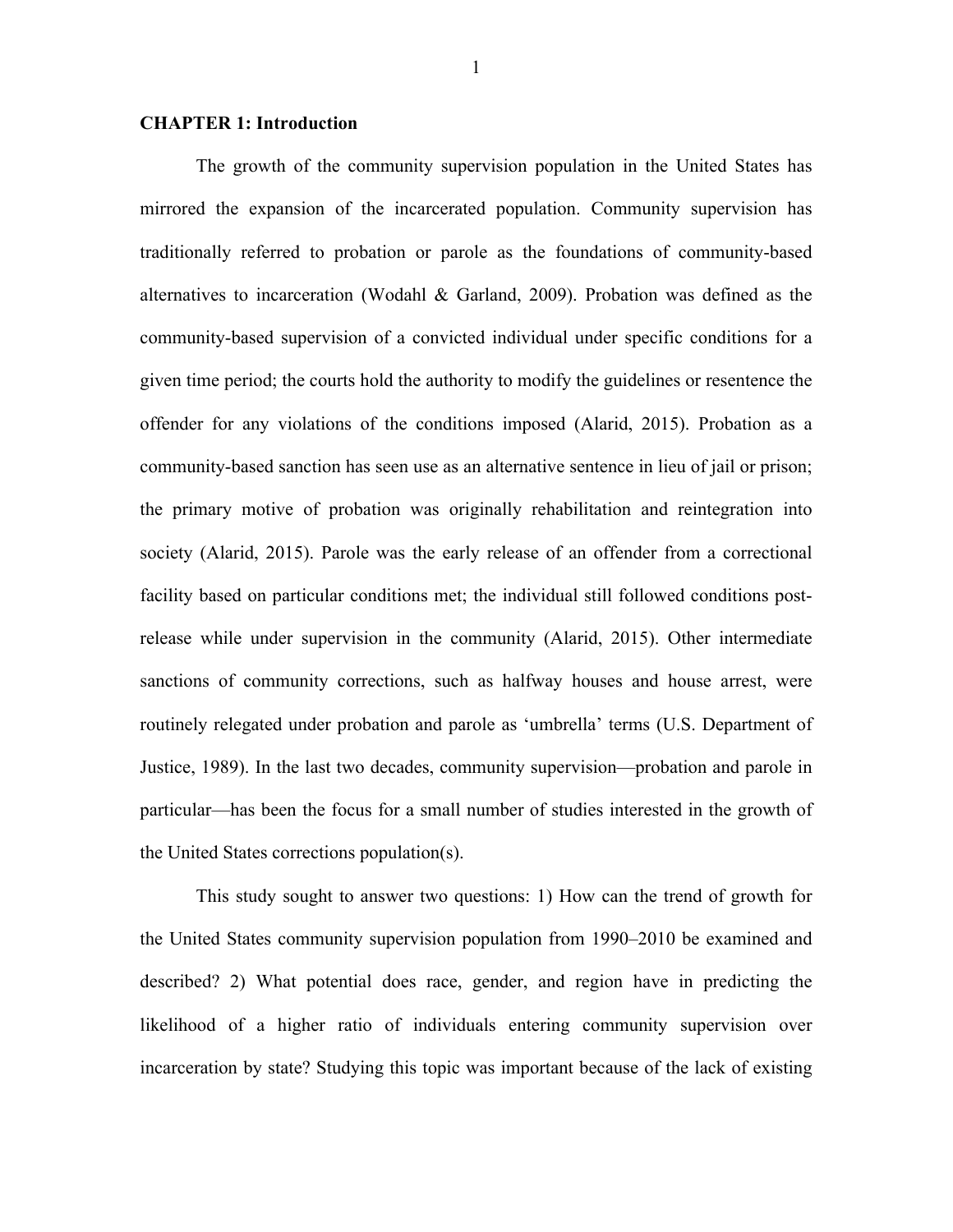literature focusing on the potential that race, gender, and region have as predictors in determining the ratio of individuals entering community supervision compared to incarceration, and examining how the community supervision population was affected if at all—by legal developments and time.

The majority of previous studies focused on the various short- and long-term effects of incarceration, with very little mention of the community supervision populations (DeMichele, 2014). Also, in most studies, race and gender were only used as demographic factors to categorize samples, which ignored the potential of these characteristics as predictors. By studying the community supervision population and these less common predictors, future research could allow for other rarely examined variables to be examined. For example, observing the significance of region on the community supervision population could allow for further research into how policies/location-based practices may affect corrections.

Determining if race or gender has a significant impact on the ratio of individuals under community supervision could reinforce any current or future findings that an individuals' demographics do impact corrections population growth. The significance of presenting the trend of growth for community supervision was that proper documentation of the number of individuals admitted into probation and/or parole could help with future projections for financial and spatial reasons. Also, examining the trend of growth could aid in the reevaluation of corrections practices to determine what areas need the restructuring of facilities and guidelines.

The current study had two goals. The first goal was to display and describe the trend of growth in the community supervision populations from 1990 and 2010. Past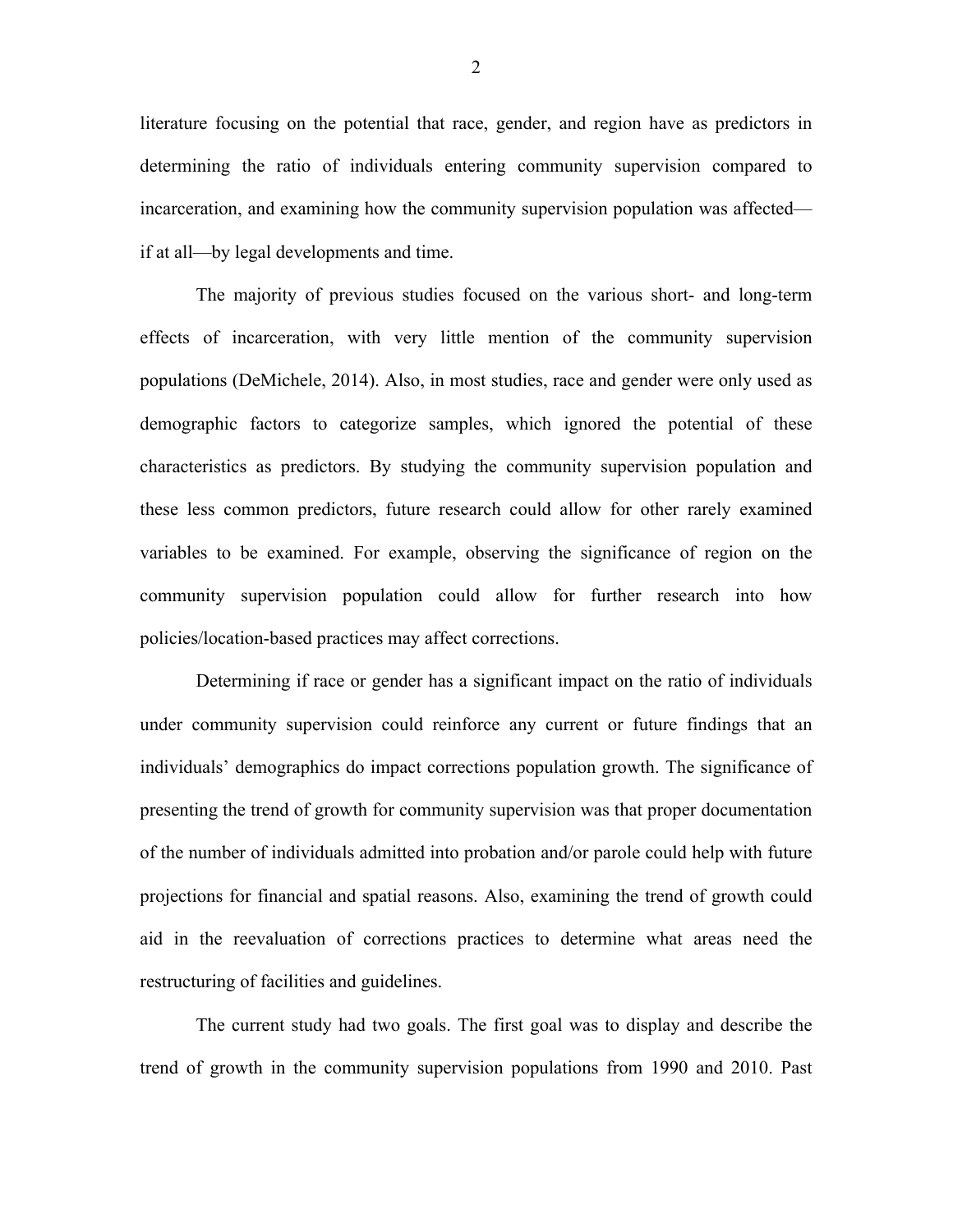figures and tables provided by the Bureau of Justice Statistics (BJS) hinted at a positive trend of growth for the United States' community supervision population, particularly in the 2000s; this study wanted to examine and verify this increase in population over the span of two decades. The second goal was to test the potential significance of race, gender, and region in determining the likelihood of individuals entering the community supervision population over the incarcerated population by state. It was hypothesized that particular subcategories of the three predictors—particularly African Americans, females, and the Western region—would have the most influence on the likelihood of individuals gaining admittance into community supervision compared to incarceration by state. Previous literature has offered qualitative (and very little quantitative) evidence that supported these predictions, but this study tested the hypotheses qualitatively/quantitatively to gain a better understanding of the likelihood(s). The use of a multiple regression analysis was vital in establishing whether or not the predictors were significant.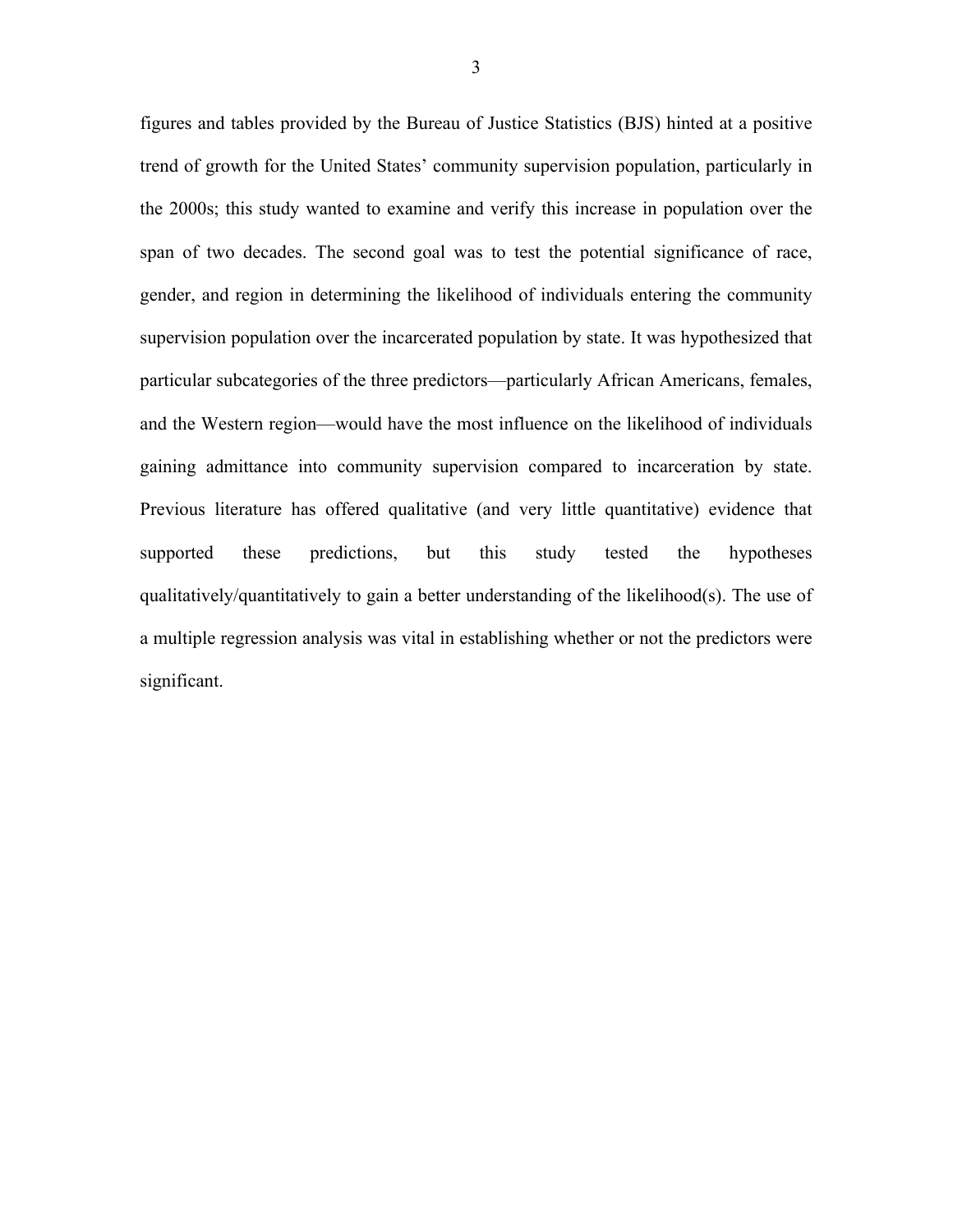#### **CHAPTER 2: Literature Review**

Previous literature described the evolution of community corrections as a vital component of the criminal justice system. Probation and parole as 'go-to alternatives' for incarceration was the primary focus of several studies, especially those interested in the dilemma of mass incarceration/prison overcrowding. The current study focused on determining the statistical significance of three predictors—race, gender, and region based on the likelihood of an individual's admittance into community supervision over incarceration. The ratios used in this study were calculated by state, which included the District of Columbia. A handful of studies reported direct or indirect evidence regarding the potential relationships that race, gender, and region had with community supervision; the background of community supervision—parole and probation—and the evidence mentioned are discussed below.

#### *History and Politics*

The historical purpose of probation and parole was to establish the supervision and rehabilitation of inmates within the community instead of short- or long-term imprisonment within correctional facilities (Wodahl & Garland, 2009). Parole saw greater use with indeterminate sentencing. Indeterminate sentencing was established initially to allow the tailoring of sentences to meet offenders' needs; parole worked well with this type of sentencing because it encouraged the hope of early release and allowed continued supervision/treatment of offenders within in the community (Wodahl & Garland, 2009). Probation, as a practice, benefitted from acting as an alternative sentencing option to incarceration; this allowed for further refinement in the individualized treatment of offenders (Wodahl & Garland, 2009). In addition, both forms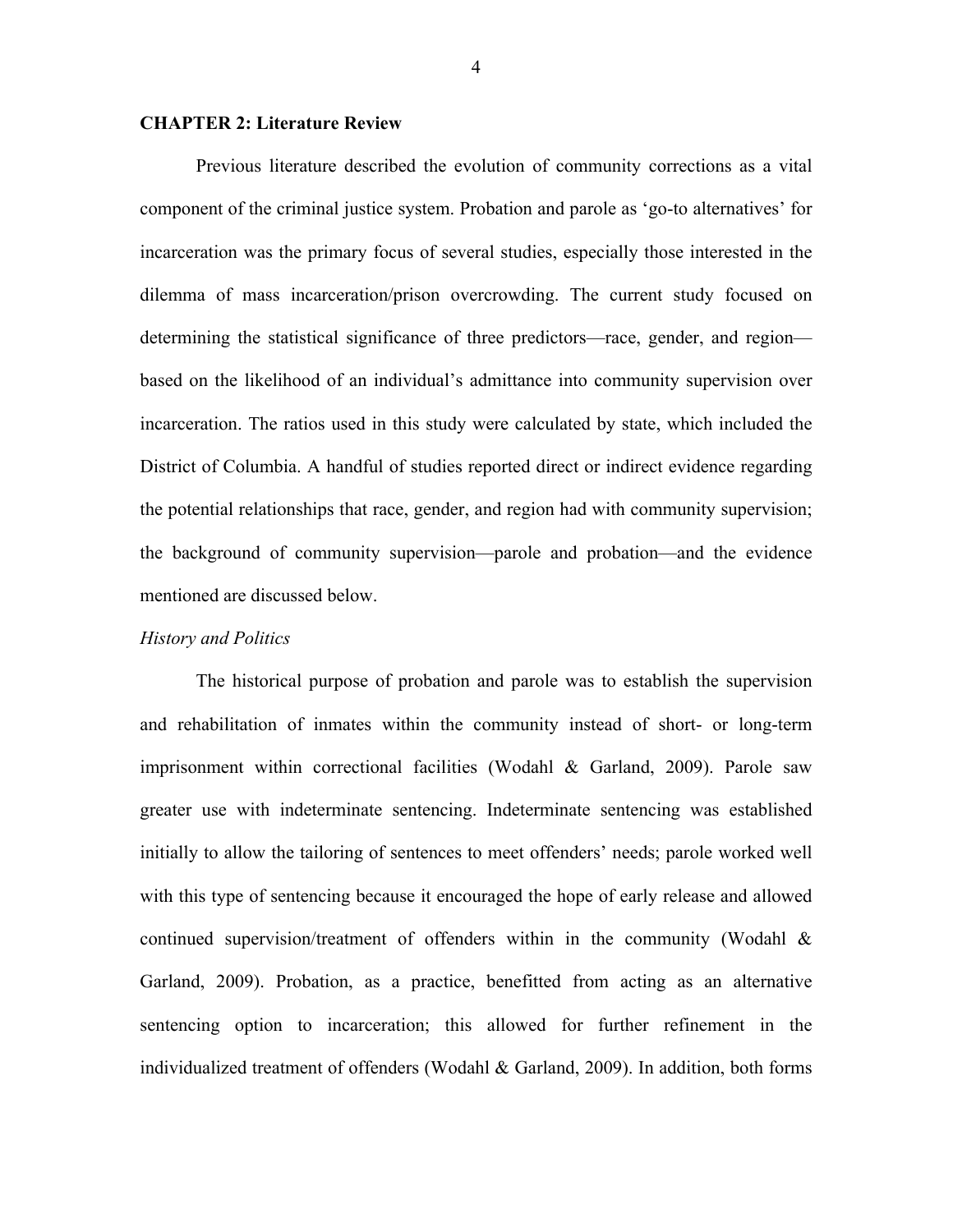of community supervision practices benefitted other individuals—judges, prosecutors, defense attorneys—within the criminal justice system, as it expedited the process of offenders pleading guilty in order to obtain plea bargains and helped to keep offenders out of prison (Wodahl & Garland, 2009).

Models that focused on the individualized supervision and treatment of offenders in the community were favored during the 1950s and 1960s. These models included the clinical and rehabilitative models, which also coincided with the development of a variety of intermediate sanctions—such halfway houses and electronic monitoring—that were now considered staples in community correction practices (Wodahl & Garland, 2009). In the 1970s and 1980s, probation and parole were criticized for the amount of discretion and lack of effectiveness following the rehabilitative ideal (Wodahl  $\&$  Garland, 2009).

As a new penal ideology arose in the late 1970s, retribution and the incapacitation of offenders became the primary focus in the corrections system instead of the treatment and rehabilitation of offenders (Wodahl & Garland, 2009). This new ideology coincided with the establishment of new legislation that promoted harsher punishments for offenders. This included the abandonment of indeterminate sentencing [in most states], mandatory prison laws/policies for most property-, drug, or firearm-related offenses, and three-strike laws/policies (Austin, 2016). Probation and parole were considered lenient alternatives to incarceration that favored the offender over victims, which reduced public support for community corrections during the 1970s and 1980s (Wodahl  $\&$  Garland, 2009).

In the 1990s and 2000s, community supervision experienced renewed interest from politicians and the criminal justice system. The shift to mass incarceration caused

5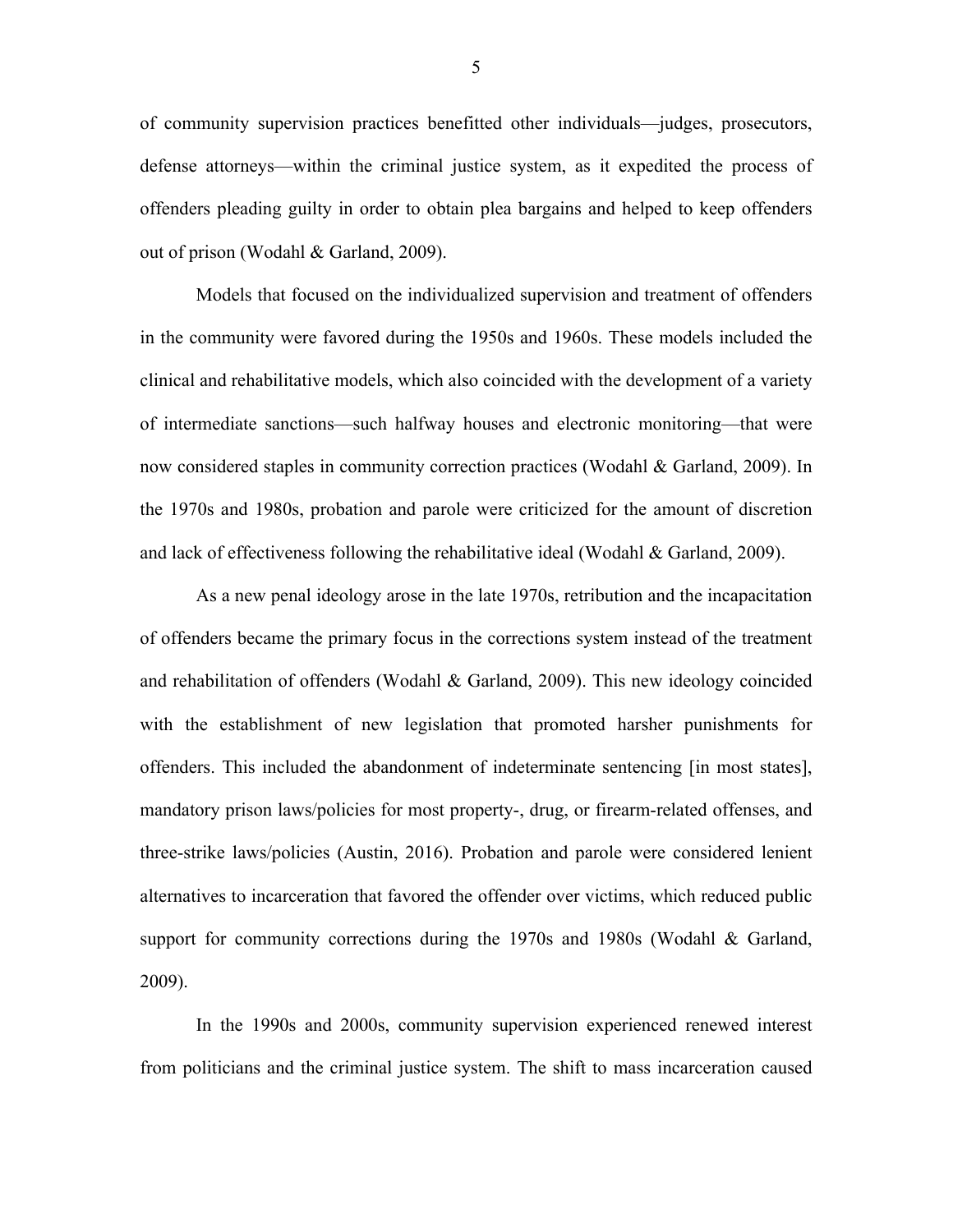major issues within the criminal justice system; one of the most notable was prison overcrowding. With record growth in the population of offenders housed in correctional facilities due to the new legislation, many states were eventually pressured to reduce their correctional populations due to conflicts with the Eighth Amendment; also, even when new facilities opened, institutions were quickly overwhelmed by the sheer number of offenders (Wodahl & Garland, 2009).

One study examined the recent legal developments focused on the reduction of prison populations in the United States. States such as California passed legislation to divert inmates who had no violent criminal history and/or weapon-related offenses into community supervision (Austin, 2016). The selected individuals were also no longer eligible to serve their sentences within state correctional facilities (Austin, 2016). Examples of the legislation included California's Proposition 36 and Hawaii's Opportunity Probation with Enforcement Program, which focused on diverting and aiding drug offenders with nonviolent criminal history (King, 2009). Roughly five million adults were reported to be under community supervision in the United States, exceeding the current incarcerated population of the United States (DeMichele, 2014; Wodahl & Garland, 2009).

#### *Race*

Upon review, previous literature displayed evidence of a potential relationship between race and the likelihood of an individual entering community supervision rather than incarceration. Race was defined as any category that a person or persons could be ethnically identified as (Fearn et al., 2016). Race/ethnicity could consist of several subcategories, including Caucasian, African American, Hispanic/Latino, and Asian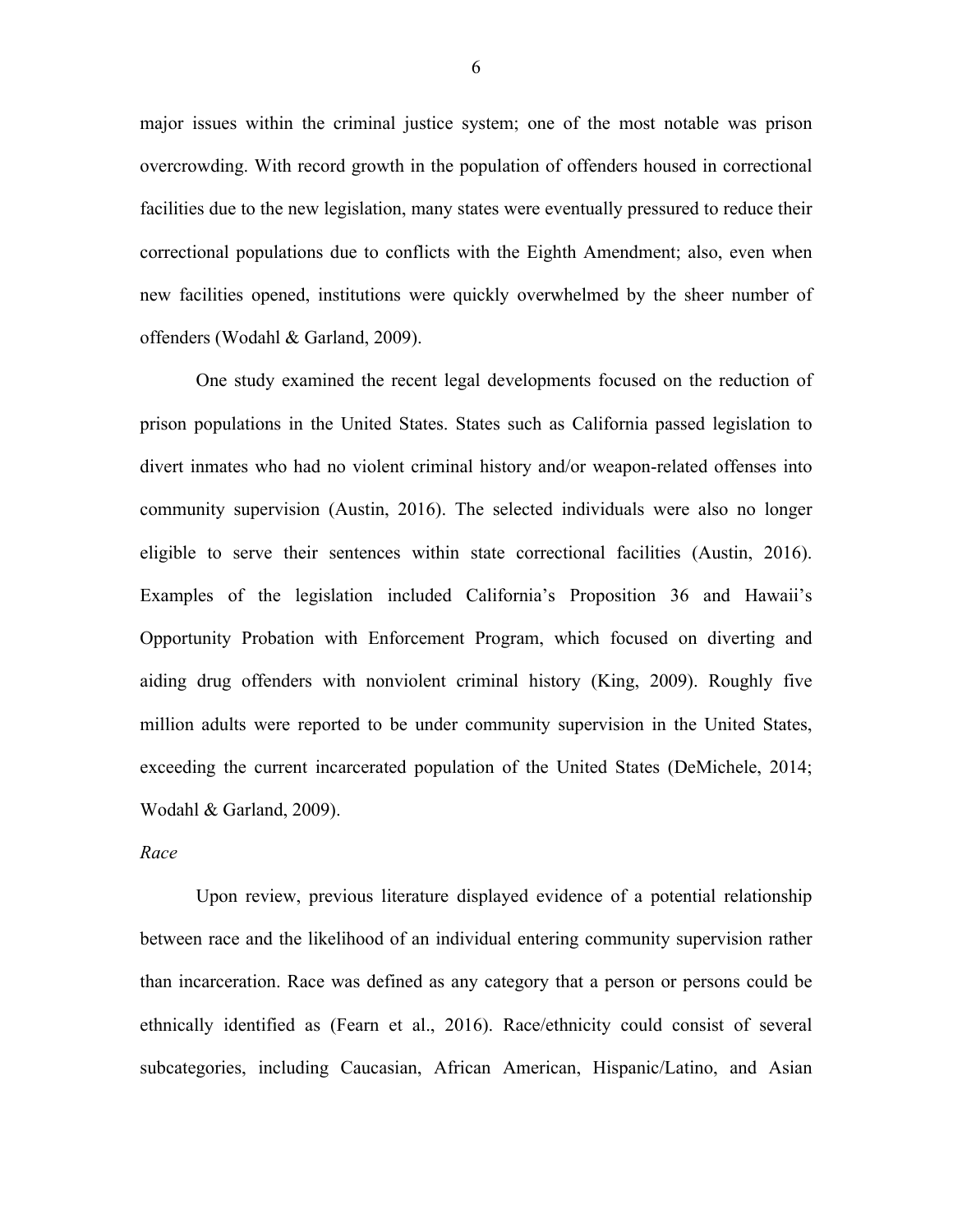(Fearn et al., 2016). African Americans were the primary group of interest in previous studies because of their overrepresentation in the corrections system; 41% of all reported offenders were African American (Lee, Bank, McBeath, & Newell, 2015).

The 'war on drugs' during the 1980s was considered a significant event that shifted the racial makeup of the corrections population. For instance, African Americans were more likely to be charged with drug sales or possession than non-African Americans—27% compared to 4%—even when taking into account other sociodemographic factors, such as education and employment (Rosenberg, Groves, & Blankenship, 2017). The implications of the findings from previous literature—including the current shift in political policies for correctional practices and the impact of race on arrest/sentencing (p. 5)—were that more African American offenders would be considered eligible for probation/parole compared to other ethnic groups.

Regarding non-African Americans, previous studies reported little evidence that supported a potential relationship. One study noted that Asian Americans, Hispanic/Latino, and Native Americans in particular were an oddity due to the lack of scholarly research on their presence in the criminal justice system (Lee et al., 2015). Lee et al. (2015) did report that those groups had a lower likelihood of correctional involvement than African Americans. Caucasians were also studied, but like Asian Americans, Hispanic/Latino, and Native Americans, their involvement in community supervision was not considered significant when compared to African Americans (Lee et al., 2015).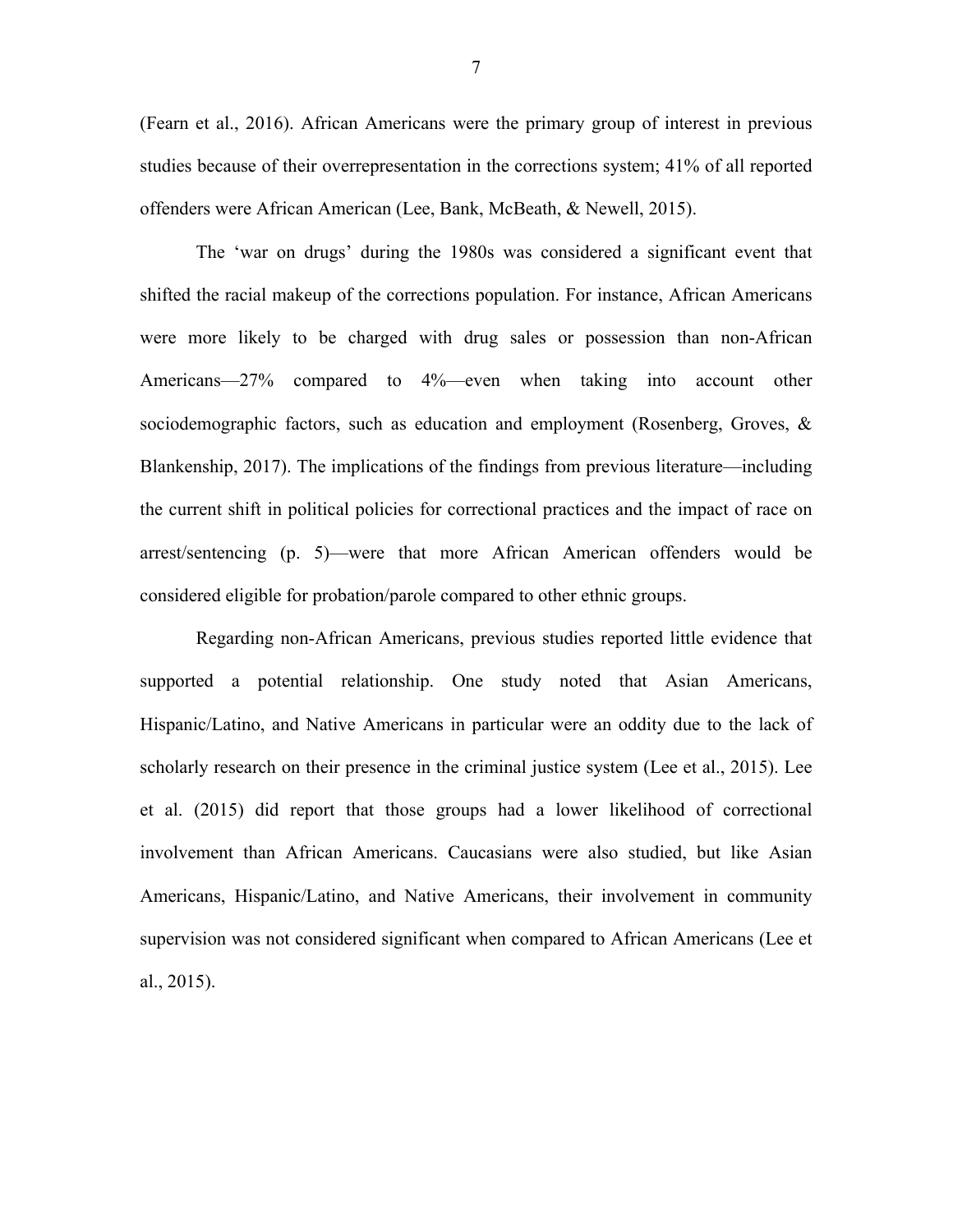*Gender*

Evidence from past research also hinted at a possible relationship between an individual's gender and admission into community supervision. Gender in previous literature was defined with the binary male-female system, and a number of studies focused on female offenders because of their growing presence in the corrections population. The number of women involved in the criminal justice system has increased at a higher rate—approximately double—compared to males (Lee et al., 2015). 61% of female offenders were arrested due to drug- and property-related offenses; male offenders were more likely to be arrested for violent crimes, with a 45% v. 28% difference when compared to females (Lee et al., 2015). Male offenders were also more likely to have a violent criminal history and/or commit a new violent crime while under community supervision, which could affect their probation/parole status (Lee et al., 2015; Stalans, Yarnold, Seng, Olson, & Repp, 2004). Average prison sentence was reported to be shorter for female offenders, even when compared with male offenders who committed similar offenses (Greenfeld & Snell, 1999). In addition, female offenders that committed violent offenses were usually not confined in prison/jail; over 65,000 women convicted of violence offenses were placed into community supervision instead of local jails or state prisons (Greenfeld & Snell, 1999).

Based on the evidence regarding past and current legislation enacted by multiple states, female offenders may have a higher likelihood of admittance into community supervision over incarceration compared to male offenders, especially with most states diverting individuals who committed nonviolent drug-related offenses into community supervision. The findings from previous studies also implied that many male offenders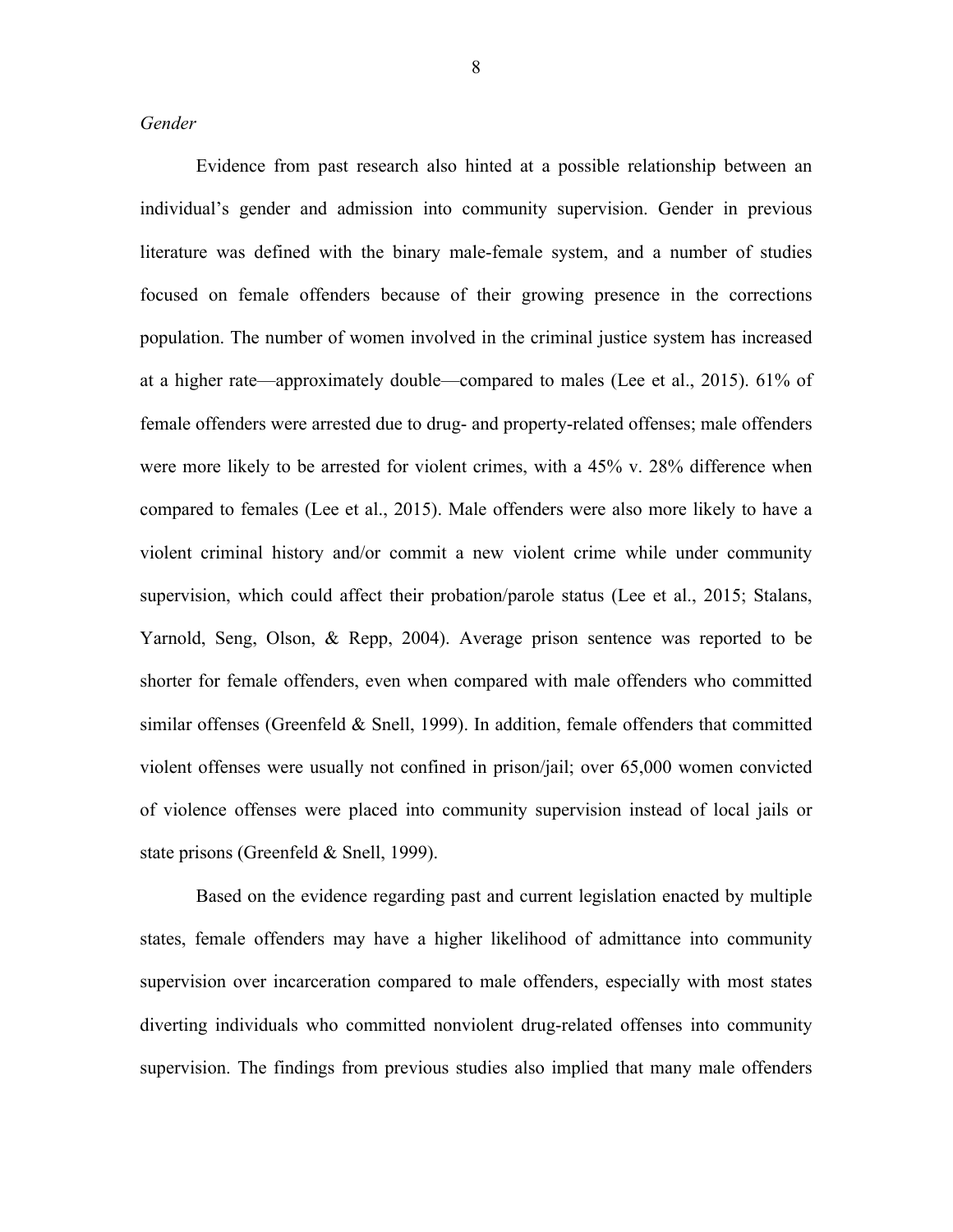had reduced eligibility for community supervision opportunities compared to their female counterparts based on criminal history.

#### *Region*

Region was traditionally defined as the four distinct jurisdictions recognized by the United States Census Bureau: Northeast, Midwest<sup>1</sup>, South, and West (Glaze & Bonczar, 2011). Since the enactment of legal developments regarding community supervision and the reduction of prison/jail populations, there was potential for a relationship between region and the ratio of individuals under community supervision over incarceration (i.e., one region has a significantly larger population than the others). The Western region of the United States had the most potential for a larger community supervision population (by state) based on previous findings. One study focused on how California had successfully reduced its incarcerated population through legislation that emphasized the diversion of individuals into probation and parole (Austin, 2016). The legislation passed in California that reformed the state's community supervision system included the Assembly Bill 109 and Senate Bill 678 (Austin, 2016). In Arizona, similar legislation was passed that required the diversion of drug offenders into probation with the mandatory condition of an appropriate drug treatment program (Kimora, 2008).

Compared to the West, the non-Western regions of the United States had very little evidence supporting the likelihood of higher community supervision populations relative to the incarcerated population. A number of southern states were noted for recent legislation that restricted probation and parole opportunities for offenders. For example, Alabama passed legislature that reduced inmate access to parole hearings, effectively

<sup>&</sup>lt;sup>1</sup> Was initially coded as North Central, but later renamed by the United States Census Bureau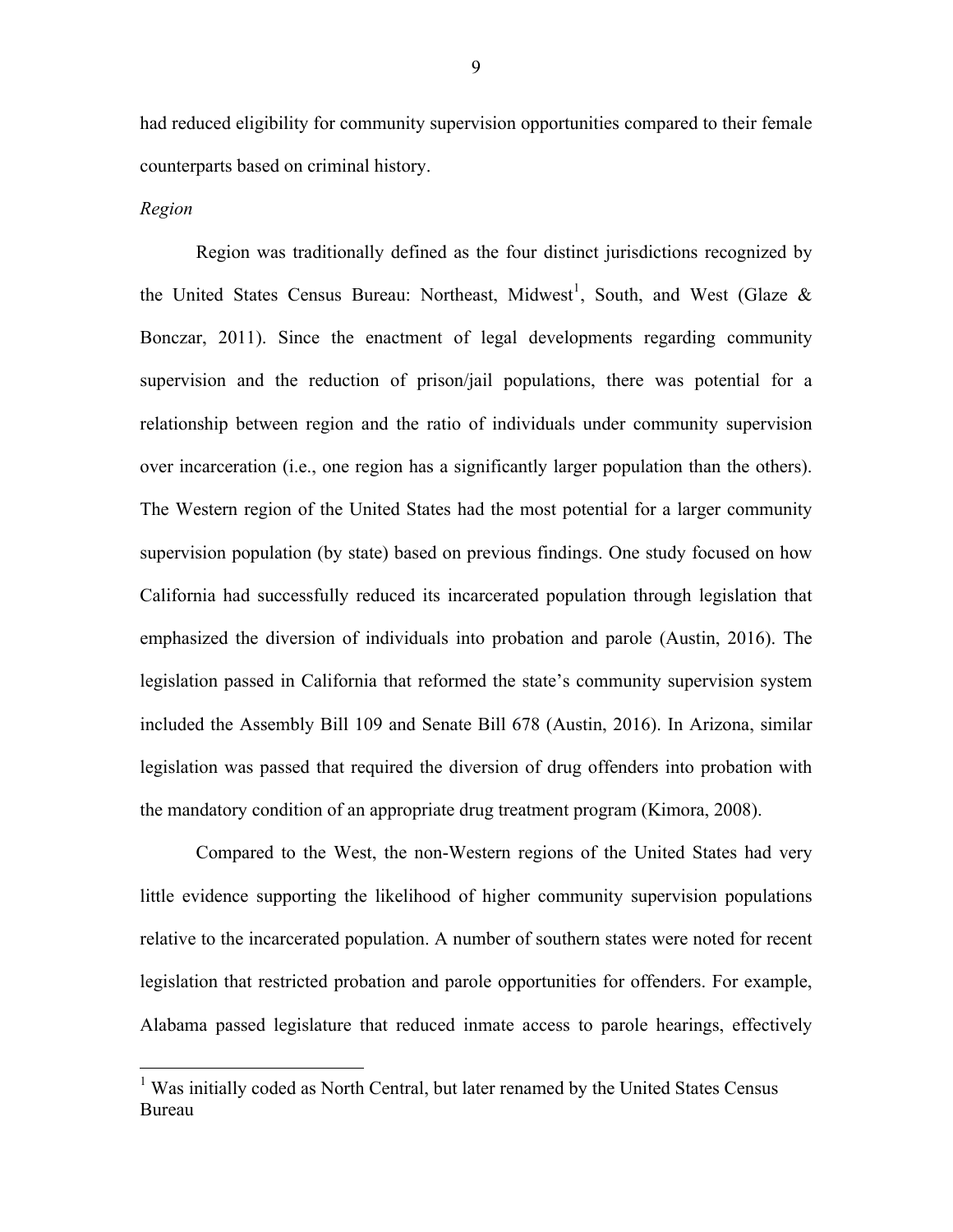lengthening the time spent incarcerated for particular inmates (Ramamurthy, 2013). The Northeast and Midwest regions were not mentioned in any current study, which leaves much unanswered for the potential influence of region on the community supervision population.

# *Hypotheses*

Based on the findings discussed in the literature review, three hypotheses were prepared to test the significance of race, gender, and region as predictors for the likelihood of admittance into community supervision compared to incarceration:

Hypothesis 1: The African American/non-African American (AfAm/NAA) ratio is positively related to the community supervision/incarceration (CS/I) ratio by state.

Hypothesis 2: The Female/Male (F/M) ratio is positively related to the community supervision/incarceration (CS/I) ratio by state.

Hypothesis 3: Region is positively related to the community supervision/incarceration ratio by state.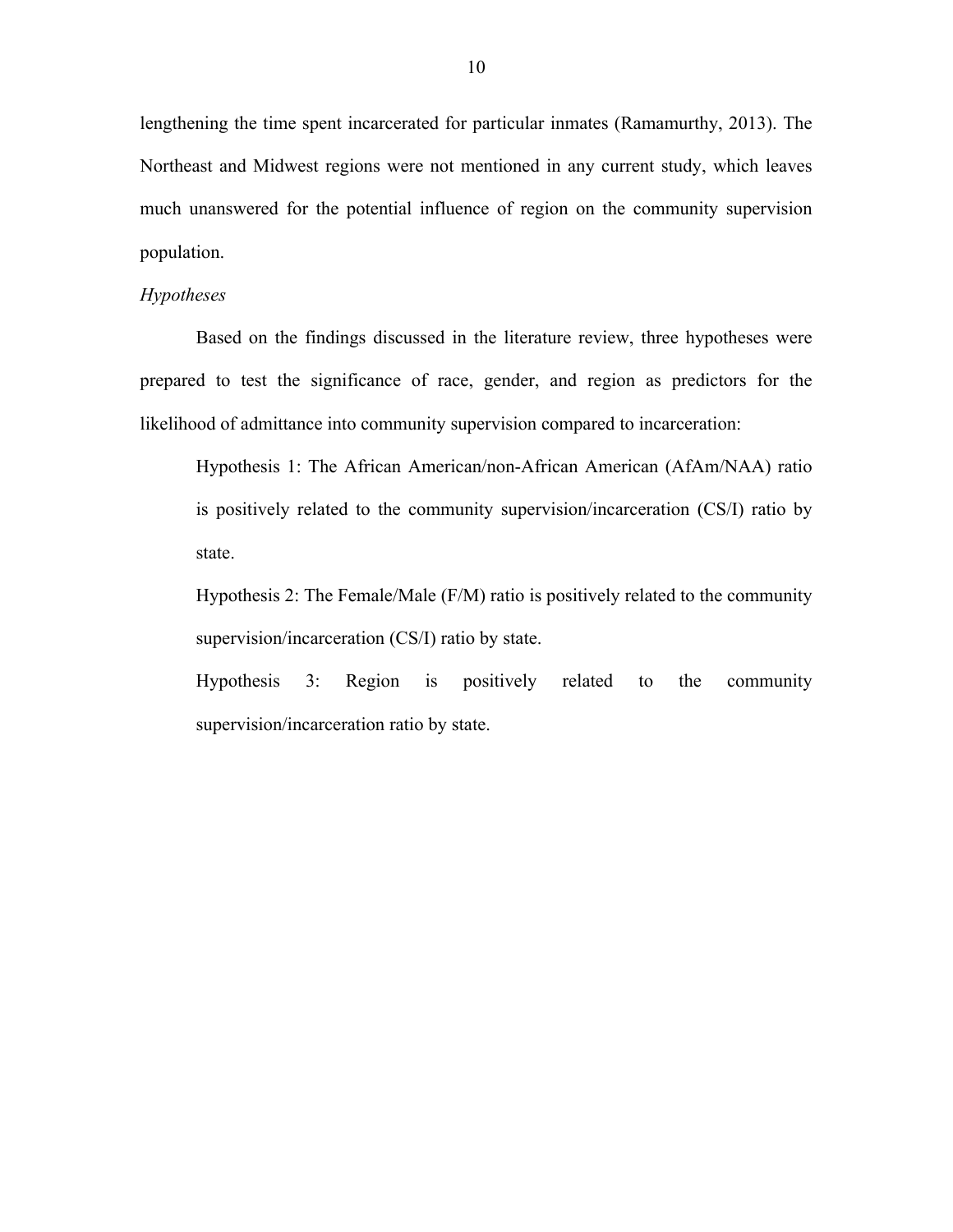## **CHAPTER 3: Methodology**

#### *Data Sources*

Data for this study came from multiple surveys maintained by the Bureau of Justice Statistics. The BJS database's purpose was to collect census data at the state, federal, and national level to document the growth of the United State's correctional populations biannually; the first round of population data was obtained on January  $1<sup>st</sup>$  and December 31<sup>st</sup> of a particular year (Glaze & Bonczar, 2011). The survey documents used by the BJS were provided to all participating census agencies in the United States, including the District of Columbia (Glaze  $\&$  Bonczar, 2011). The agencies were requested to provide information for several inquiries, which included the number of adults—individuals over the age of 18 and juveniles tried as adults in criminal court—on probation and/or parole at the beginning and end of a reporting year; population number entering or existing supervision; particular characteristics (i.e., gender, race) for the population (Glaze & Bonczar, 2011). The data was also reported in several publication series, which included the *Correctional Populations in the United States, Prisoners, Probation and Parole in the United States, and Women Offenders.*

The BJS also used the services of a partner program, the National Prisoners Statistics (NPS) to collect prison data for the *Prisoners* publication. The NPS program distinguished between two categories of prisoners: those in custody and under jurisdiction (Carson & Anderson, 2016). Custody of prisoners was determined by whether the state in question held the individuals within a correctional facility; jurisdiction referred to the legal authority that a state had over a prisoner regardless of where the individual was detained (Carson & Anderson, 2016). Another important detail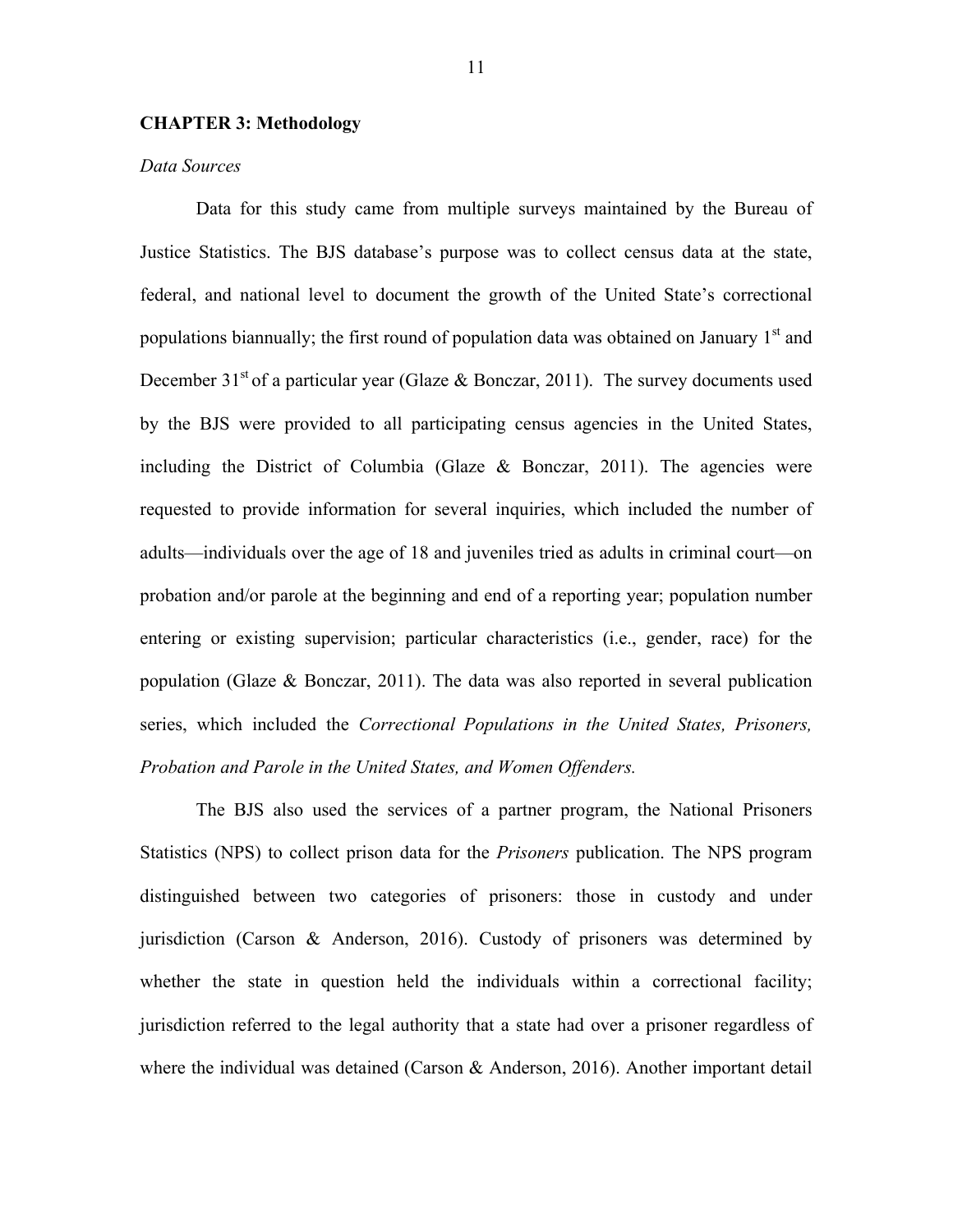was that all intermediate sanctions—halfway houses, electronic monitoring, etc.—were included in the counts for probation and parole populations, and not reported as separate terms.

#### *Data Processing & Calculation*

Data retrieved from the BJS database were organized into a number of excel documents for cleaning and calculation. The first stage of the cleaning process involved combing through the 1990-2010 *Probation and Parole in the United States* and *Correctional Populations in the United States* documents to obtain data for each state's community corrections and incarcerated populations. Every state had an individual workbook with the probation, parole, and community corrections population data labeled by year. Missing data was treated as a zero in the workbooks. The workbooks also included the states' incarcerated population(s) as a reference group.

The second stage of the procedure was the compilation of community supervision and incarceration data to calculate the ratios necessary for the dependent and independent variables. The incarceration data for the 2015 census year was used to supplement the 2010 data because the BJS's reporting method did not include complete incarceration data for racial groups for the 2010 census. Data was arranged initially by state, with incarceration, probation, parole, and community corrections population totals reported. The data was then sorted by gender and race; all subcategories—male, female, African American, and non-African American—had input for community supervision and incarceration population data. The community corrections data were denoted by 'CS' and incarceration data with 'I'.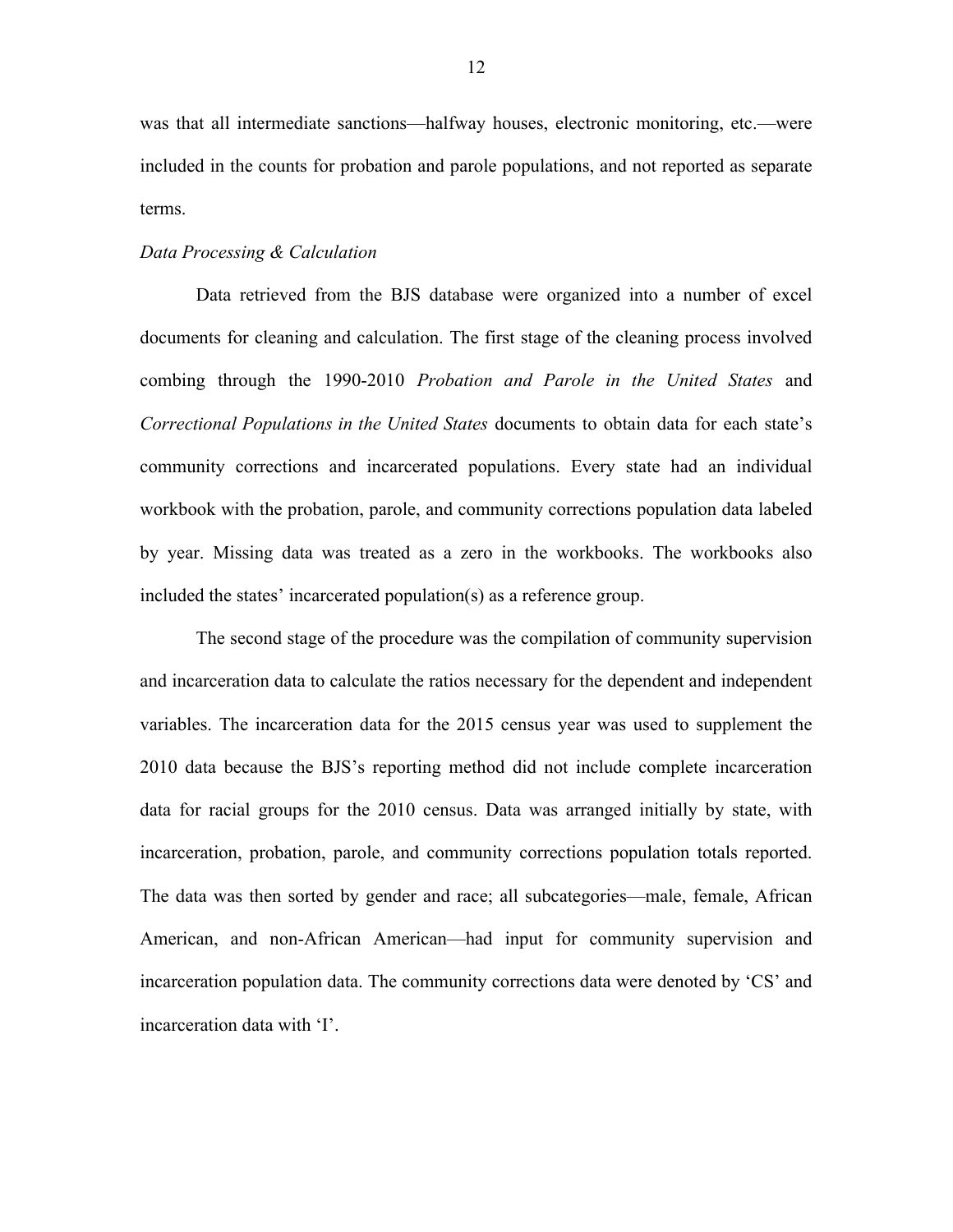The third phase was the ratio calculations. The first set of ratios was obtained through dividing the community corrections population by the incarcerated population for the subcategories mentioned. The ratios were then divided by the opposing subcategory's ratio—for instance, the female ratio divided by the male ratio—to obtain the second set of ratios used in the analysis. Region did not require a second ratio calculation.

#### *Dependent Variable*

The dependent variable was the ratio of individuals in community supervision population over the incarcerated population by state. The ratio was a calculation based on the total populations for incarceration, parole, and probation of each state; probation and parole were combined into a single population—community supervision—as many states had a very small parole population, which would have affected the ratios produced. Therefore, it was deemed necessary to combine the probation and parole populations and create a sum population that could produce sufficient ratios. The dependent variable was computed through two steps: 1) probation population  $+$  parole population  $=$  community supervision population 2) community supervision (CS) population  $\div$  incarceration (I) population  $=$  CS/I.

#### *Independent Variables*

The three independent variables were race (African Americans v. non-African Americans), gender (Female v. Male), and region (Western v. non-Western). Along with the traditional definitions, this study established alternative definitions and abbreviations for the variables.

Race was defined as the ratio of African American offenders under community supervision over incarceration divided by the ratio of non-African American offenders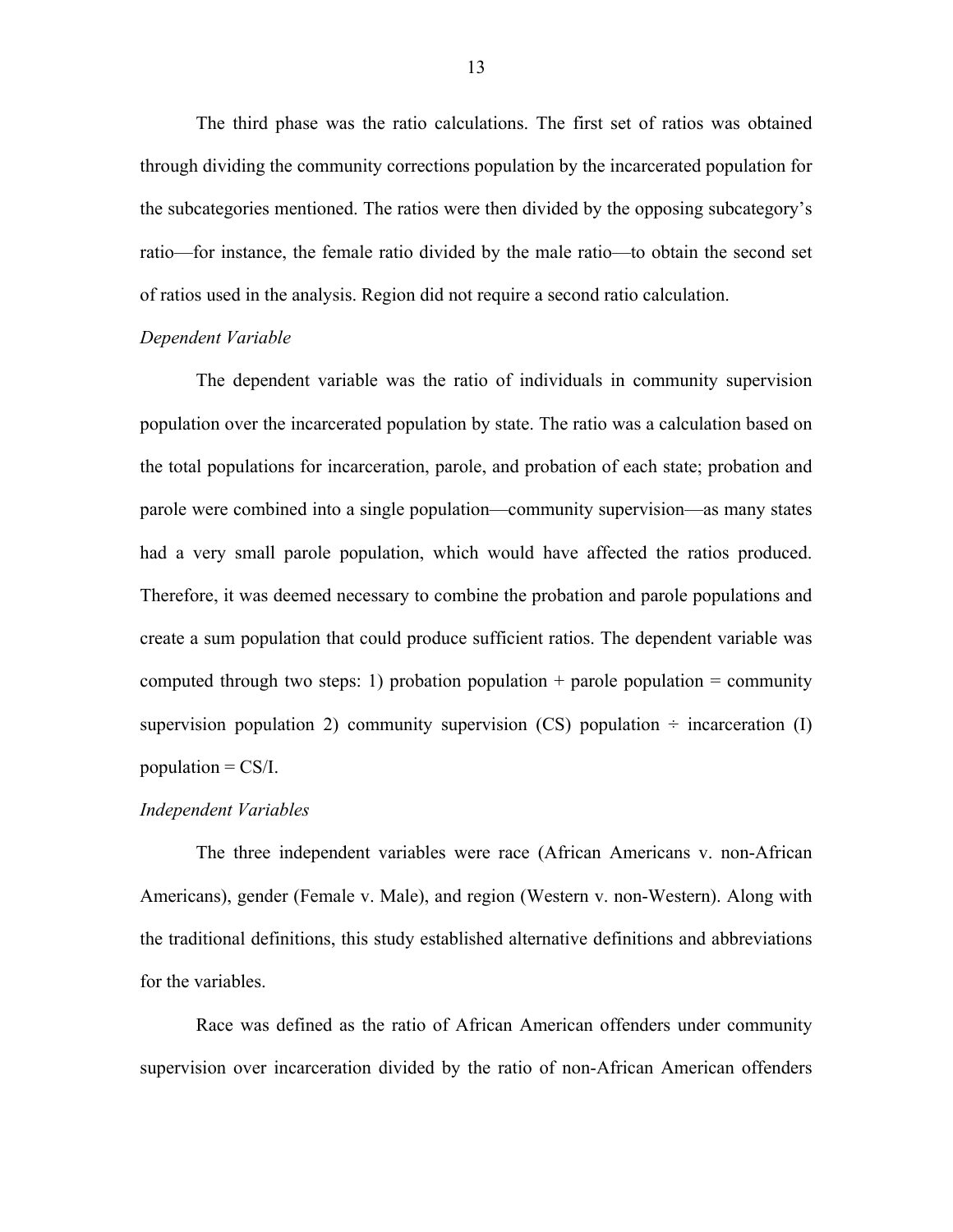under community supervision over incarceration. The calculations for the race ratio were: 1) African American (AfAm) community supervision  $(CS)$  ÷ African American incarceration  $(I) = AfAm \, CS/I$ . 2) non-African American (NAA) community supervision  $\div$  non-African American incarceration = NAA CS/I. 3) AfAm ratio  $\div$  NAA ratio = AfAm/NAA. The third ratio was used for the regression analysis. This study combined the populations for non-African American races into one statistic because many of the racial categories—such as Native Americans, Hawaiians, Asian, and Pacific Islanders lacked sufficient data for a thorough analysis. Also, previous literature placed a greater significance on African American offenders compared to non-African Americans.

Gender utilized a similar definition to race. For this variable, the ratio was the number of female offenders under community supervision over incarceration divided by the number of male offenders under community supervision over incarceration. The ratios were calculated following the same procedure above where female = F CS/I, male = M CS/I, and the final ratio was F/M.

Region was coded ( $1 =$  Western region and  $0 =$  non-Western region) to create as a dichotomous dummy variable for calculation, instead of a ratio similar to race and gender. This decision was based on the information from previous studies that emphasized the recent political and population shifts for states—such as California and Arizona—in the Western region of the United States.

#### *Descriptive/Analytic Method(s)*

The current study used graphs created from the 1990-2010 United States correctional populations data to describe the trend of growth in the populations. The populations displayed on the graph were: probation, parole, (total) community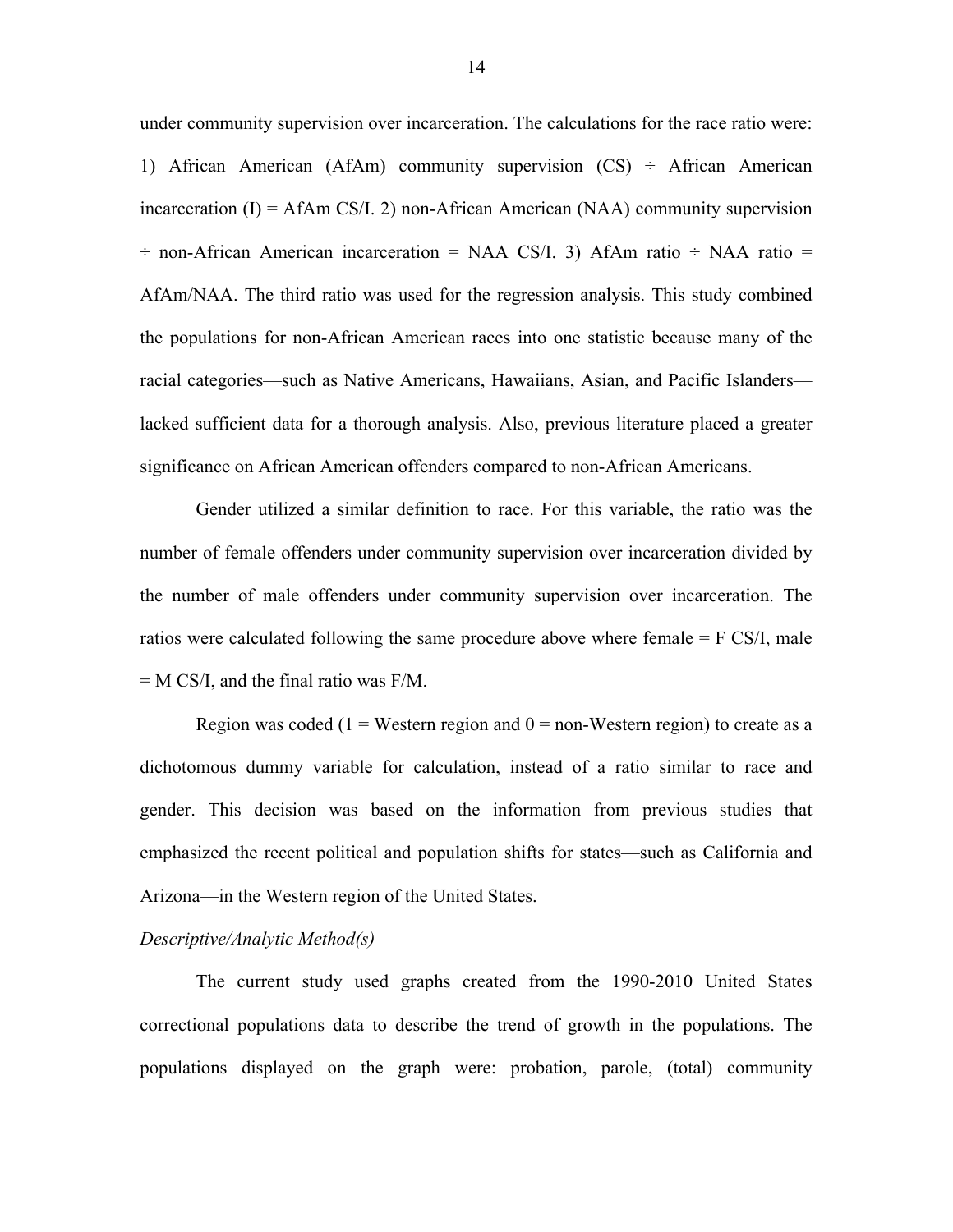supervision, and incarceration. The probation, parole, and incarceration populations were used as reference groups in the graph; probation and parole were used to help pinpoint which population was the significant contributor (if possible) for the community supervision population growth trend, while incarceration was deemed an important corrections population for the comparison. Significant increases, decreases, and plateaus in state correctional populations were of particular interest in the study. A multiple regression analysis was used to determine whether race, gender, and region had any influence on the ratio of individuals admitted to community corrections over incarceration in the United States. SPSS (Version 24, IBM) was used for the analyses.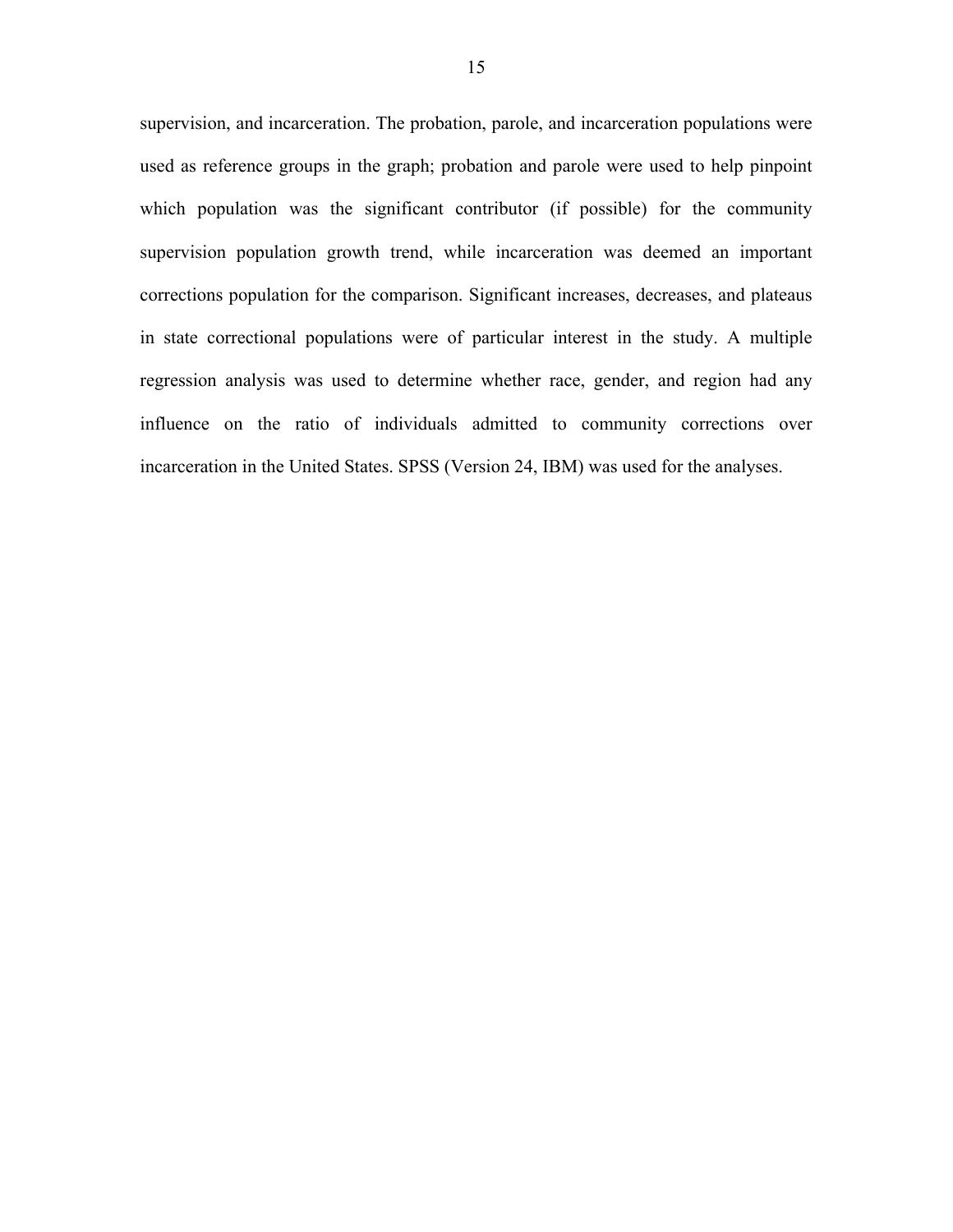#### **CHAPTER 4: Results**

Following the analyses of the data through SPSS, the results were closely examined and interpreted. The trend of growth for the community supervision population varied widely at the state-level, but remained uniform in terms of the rate of increase at the national-level. The multiple regression analysis yielded results that did not coincide with the hypotheses made in this study, which is explained below.

## *Trend Examination*

As seen in Figure 1, the total community supervision population of the United States experienced a modest, gradual increase in population for the 1990s but eventually tapered off with a miniscule decline in the late 2000s. An examination of the nationallevel probation and parole populations in Figure 1 showed that the probation population was the primary cause of the positive trend in growth; the parole population was relatively constant except for a slight increase from 1990 to 1992.

At the state-level, the trend of growth for the community supervision populations varied; particular states even exhibited wildly fluctuating increases and decreases in their community supervision population within specific periods of time. For instance, the state of Massachusetts experienced a plateau for all of the corrections populations during 1992-2002 after a slight decrease to its probation and (total) community supervision population. However, in the span of six years—2003 to 2009—Massachusetts' community supervision and probation populations skyrocketed; increasing from 50,000 to approximately 175,000 individuals. In the year 2010, the probation and community supervision populations of Massachusetts rapidly decreased to 75,000-80,000 individuals.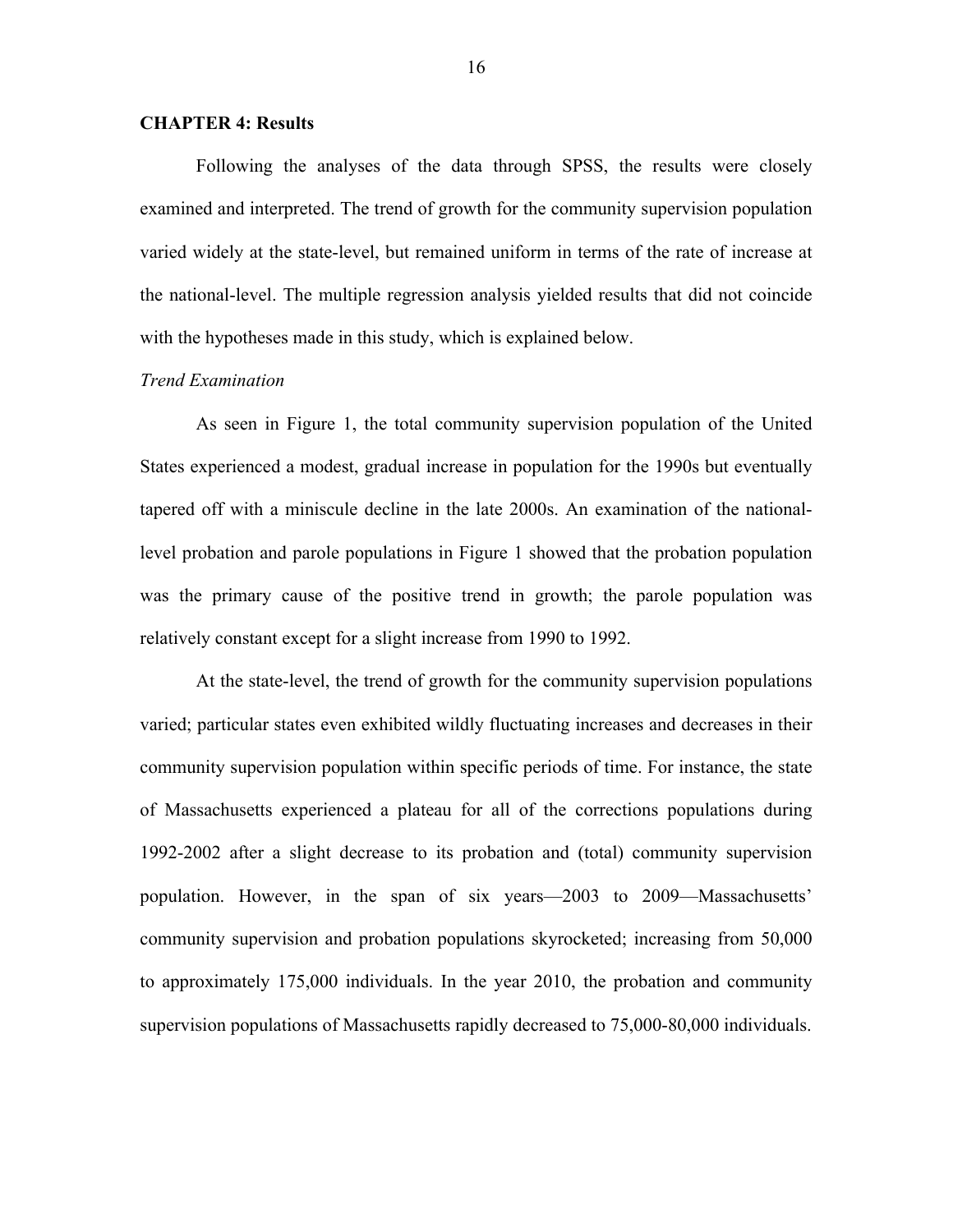

*Figure 1*. Bar of the United States correctional populations, 1990-2010. This figure illustrates correctional population(s) increase/decrease over a twenty-year period.

Other states that displayed a similar pattern to Massachusetts included Idaho, Kentucky, and New Mexico. One state that showed an inverse pattern of growth—rapid increase of the correctional populations in the 1990s and then sharp decrease in the 2000s—was New York. New York's community supervision population at its peak was roughly 230,000 individuals in 2002. For the years 2003-2010, all of New York's correctional populations displayed a sharp decrease and eventual plateau. This decrease in population for New York appeared to coincide with the political developments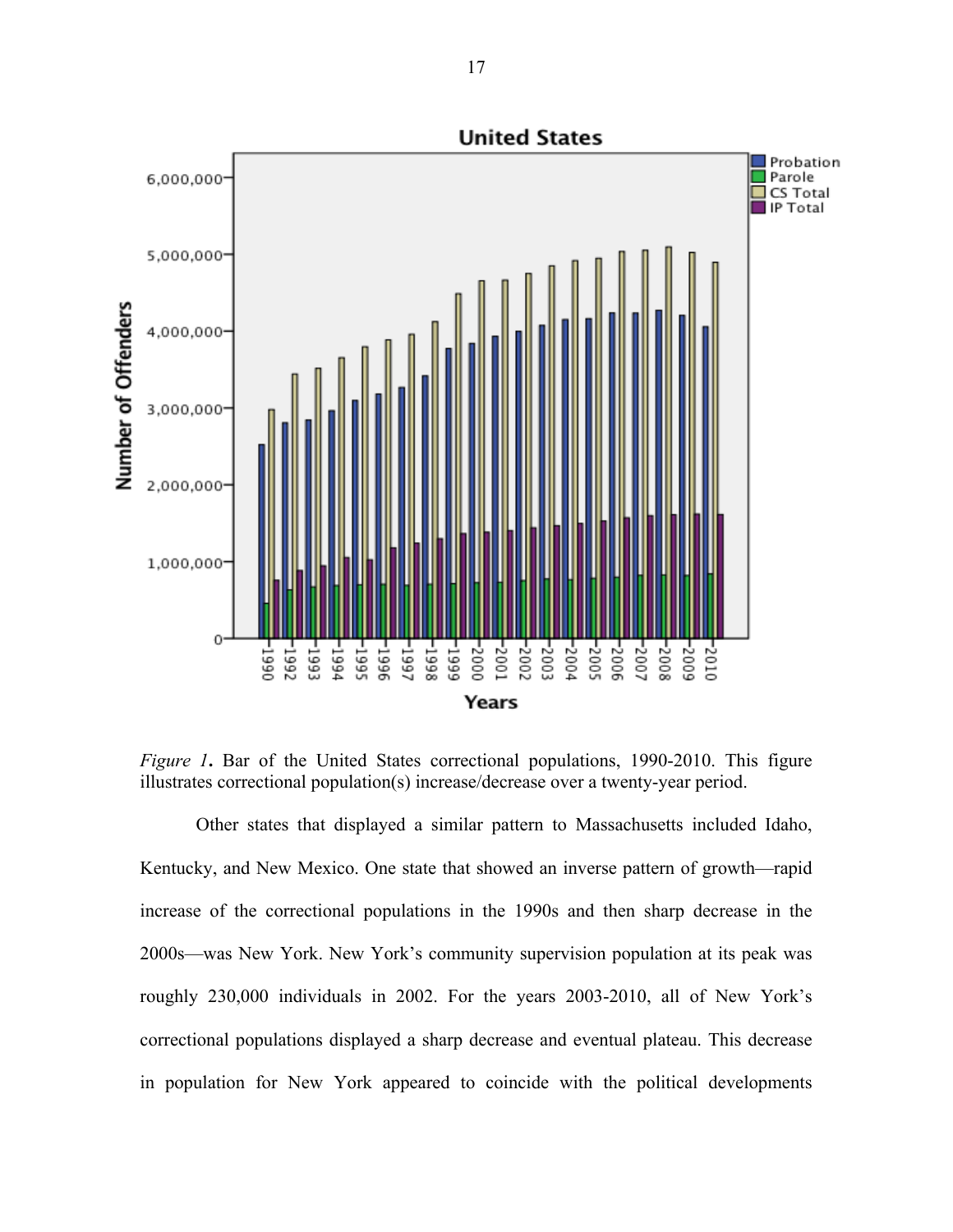mentioned in previous literature about the state's efforts to reduce their correctional population numbers. The state that displayed a surprisingly uniform pattern of growth despite the extensive mention in literature regarding its reduction efforts was California. Although California's political endeavors to reduce its correctional populations during 2007-2010, the numbers remained relatively consistent with a small decrease around the time mentioned.

One detail that most of the states shared in the graphed data was the relatively low parole populations. The majority of the states—with the exceptions of Arkansas, District of Columbia, Louisiana, and South Dakota—displayed little to no change in their parole populations, even when compared to incarceration. The incarceration populations of the states were also still consistent, despite findings from previous literature that mentioned particular states working to reduce their incarceration populations (Austin, 2016).

#### *Regression Analysis*

Bivariate and multiple (linear) regressions were used to test the hypotheses for this study. The final sample size was 47, with the regression(s) excluding missing variables listwise; this accounted for the values input as zero into the databooks. Displayed in Table 1, the race ratio AfAm/NAA was statistically significant with a pvalue of .024 ( $\alpha$  = .05). Based on the unstandardized b-coefficient ( $b$  = -6.842), the ratio for race was negatively related to the likelihood of individuals entering community supervision over incarcerated by state. African American offenders were less likely to be admitted to community supervision over incarceration by state than non-African American offenders; these results did not confirm the hypothesis made.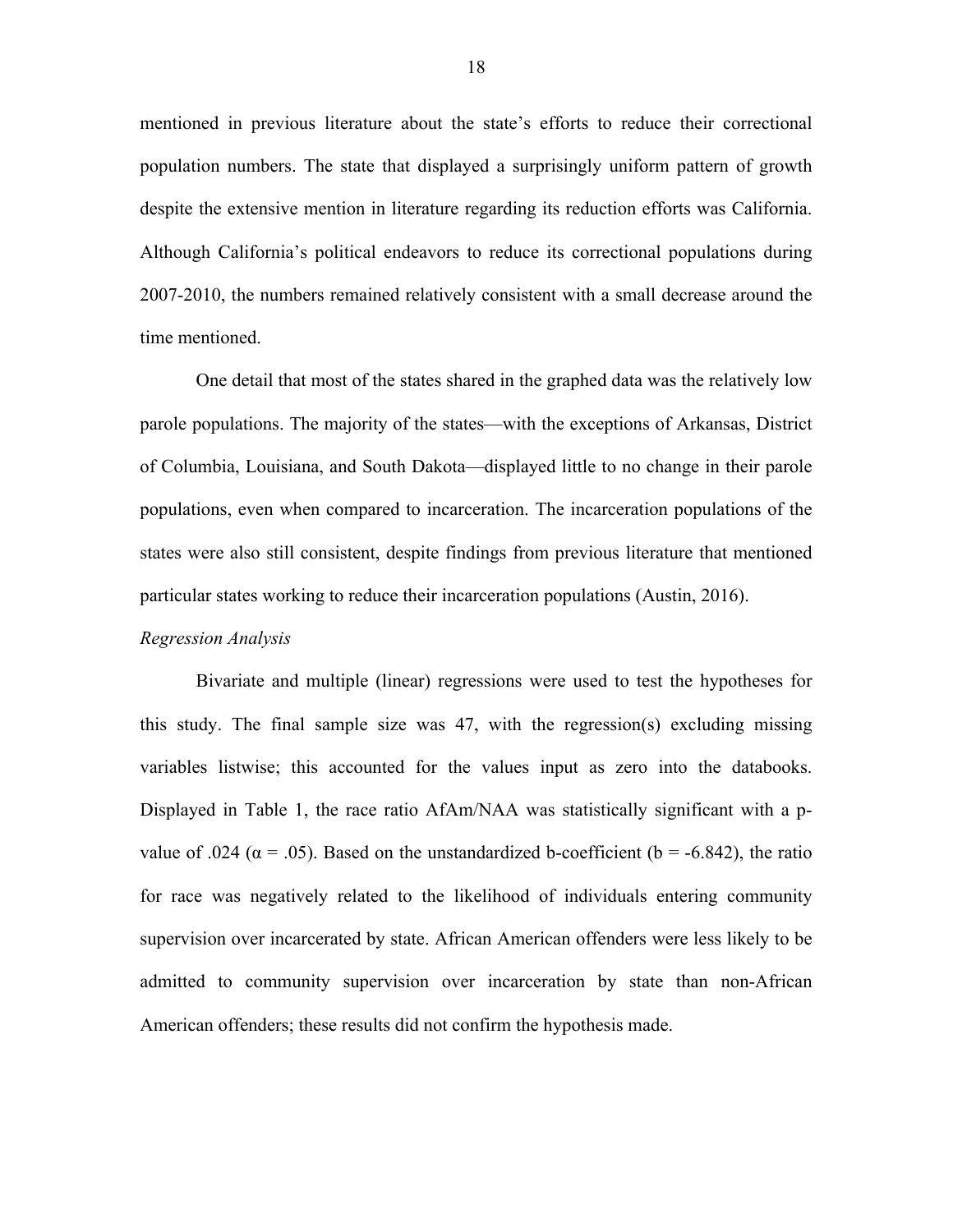Table 2 showed a p-value of .392 for the gender ratio. The ratio for gender was not related to the likelihood of individuals being admitted to community supervision over incarceration by state based on the analysis results. This did not confirm the hypothesis that female offenders would be more likely to enter community supervision compared to their male counterparts based on the evidence from previous literature. Region also displayed a high p-value in the analysis—shown in Table 3—which also did not confirm the hypothesis that the Western region had a greater likelihood of having individuals admitted to community supervision over incarceration than the non-Western regions of the United States. This was interesting as the results from the trend description and (limited) findings from previous literature potentially suggested otherwise. In addition, even if the ratio for region proved to be 'statistically significant,' it would have been negatively related ( $b = -0.978$ ) to the ratio of individuals under community supervision over incarceration by state.

In a final regression analysis with all three independent variables included, the same results were noted as shown in Table 4. Region and the ratio for gender did not display any sort of relationship—positive or negative—with the ratio of individuals under community supervision over incarceration by state. The ratio for race still displayed a negative relationship with the ratio of individuals under community supervision over incarceration by state  $(p = .019, b = -7.212)$ . The multiple regression analysis confirmed the results obtained in the bivariate regressions completed for each variable/ratio.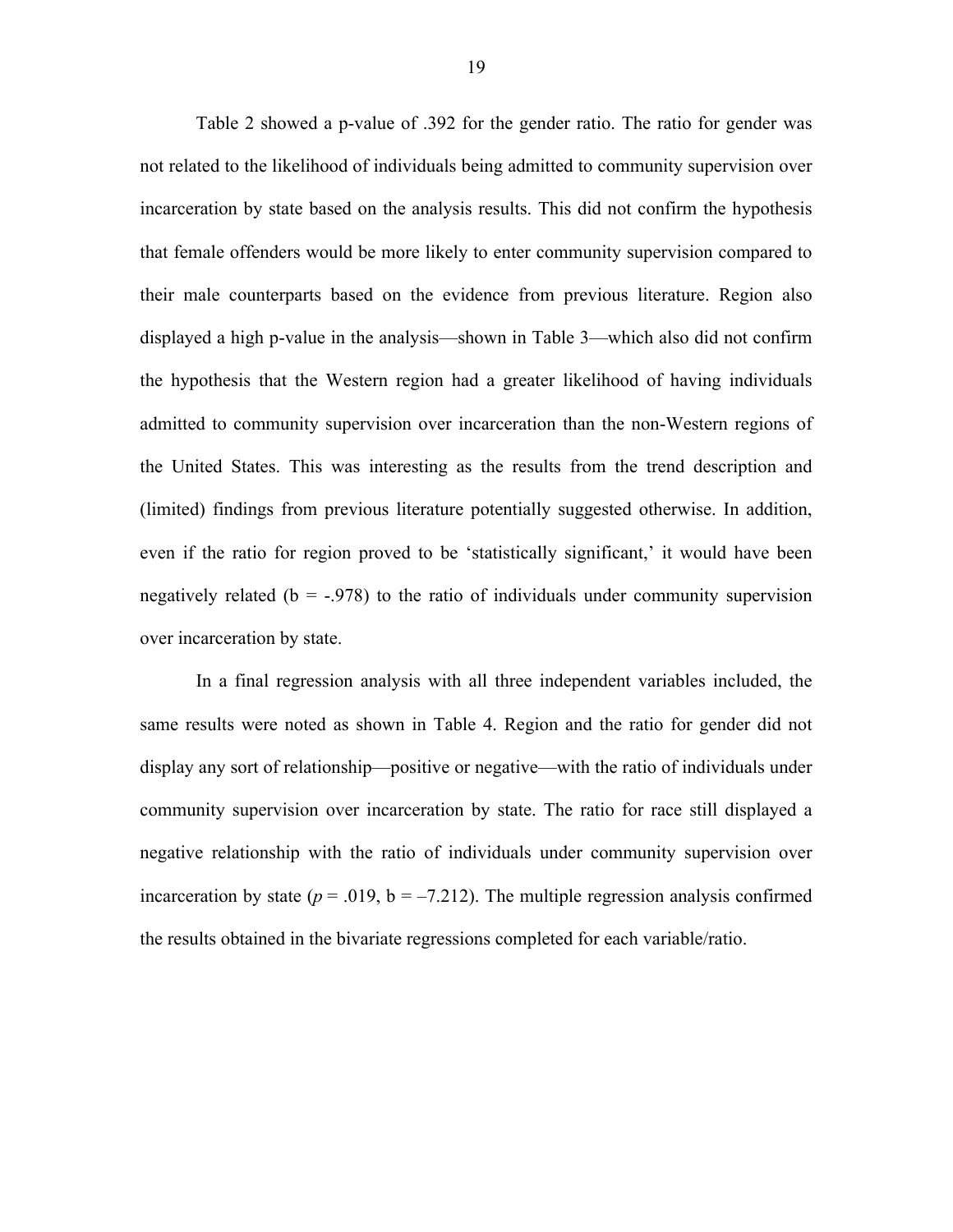| Variable       |          | SE(B) | B       |          | Sig. $(p)$ |
|----------------|----------|-------|---------|----------|------------|
| (Constant)     | 7.710    | 1.604 |         | 4.807    | .000       |
| $AfAm^a/NAA^b$ | $-6.842$ | 2.922 | $-.326$ | $-2.341$ | .024       |

**Table 1.** Summary of regression analysis for race

*Notes*.  $R^2 = .106$  ( $p < .05$ )<br><sup>a</sup> AfAm represents African American community supervision-incarceration ratio

b NAA represents non-African American community supervision-incarceration ratio

**Table 2.** Summary of regression analysis for gender

| Variable   |       | SE(B) |      |      | Sig. $(p)$ |
|------------|-------|-------|------|------|------------|
| (Constant) | 2.340 | 2.346 |      | .997 | .324       |
| $F^c/M^d$  | .618  | .715  | .126 | .863 | .392       |

*Notes*.  $R^2 = .016$  ( $p < .05$ )<br><sup>c</sup> F represents Female community supervision-incarceration ratio

<sup>d</sup>M represents Male community supervision-incarceration ratio

| Variable   |        | SE(B) | B       |         | Sig. $(p)$ |
|------------|--------|-------|---------|---------|------------|
| (Constant) | 4.502  | .782  |         | 5.761   | .000       |
| $W^e/NW^f$ | $-978$ | 1.633 | $-.088$ | $-.599$ | .552       |

**Table 3**. Summary of regression analysis for region

*Notes*.  $R^2$  = .008 (*p* < .05)<br>
<sup>e</sup> W represents Western region

<sup>f</sup> NW represents non-Western region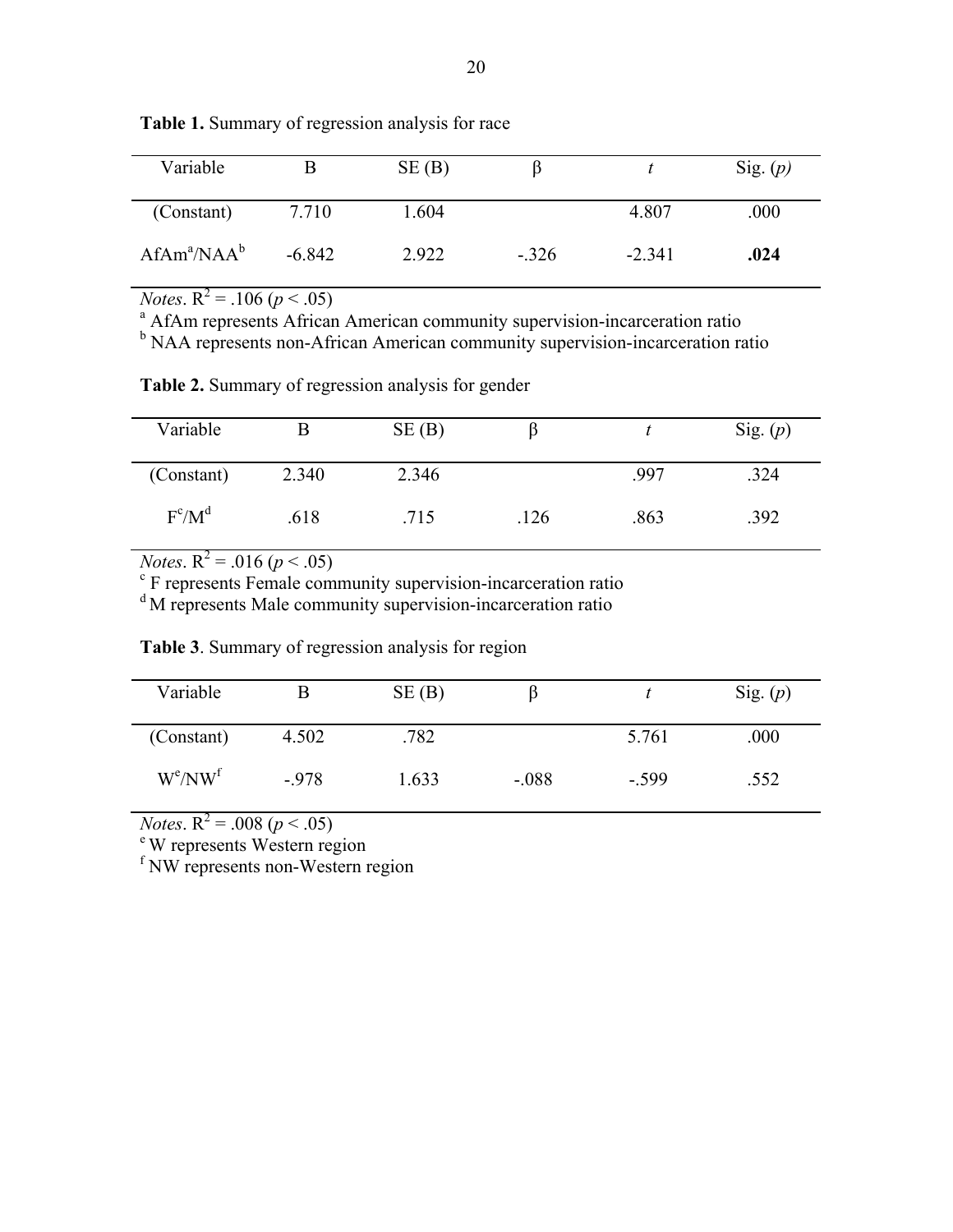| Variable $(s)$                   | B        | SE(B) | β       | t        | Sig. $(p)$ |
|----------------------------------|----------|-------|---------|----------|------------|
| (Constant)                       | 5.535    | 2.748 |         | 2.014    | .050       |
| AfAm/NAA                         | $-7.212$ | 2.969 | $-.344$ | $-2.429$ | .019       |
| F/M                              | .774     | .728  | .158    | 1.063    | .293       |
| W/NW                             | $-.302$  | 1.644 | $-.027$ | $-183$   | .855       |
| $\overline{\phantom{0}}$<br>$ -$ |          |       |         |          |            |

**Table 4**. Summary of multiple regression analysis for race, gender, and region

*Notes*.  $R^2 = .135 (p < .05)$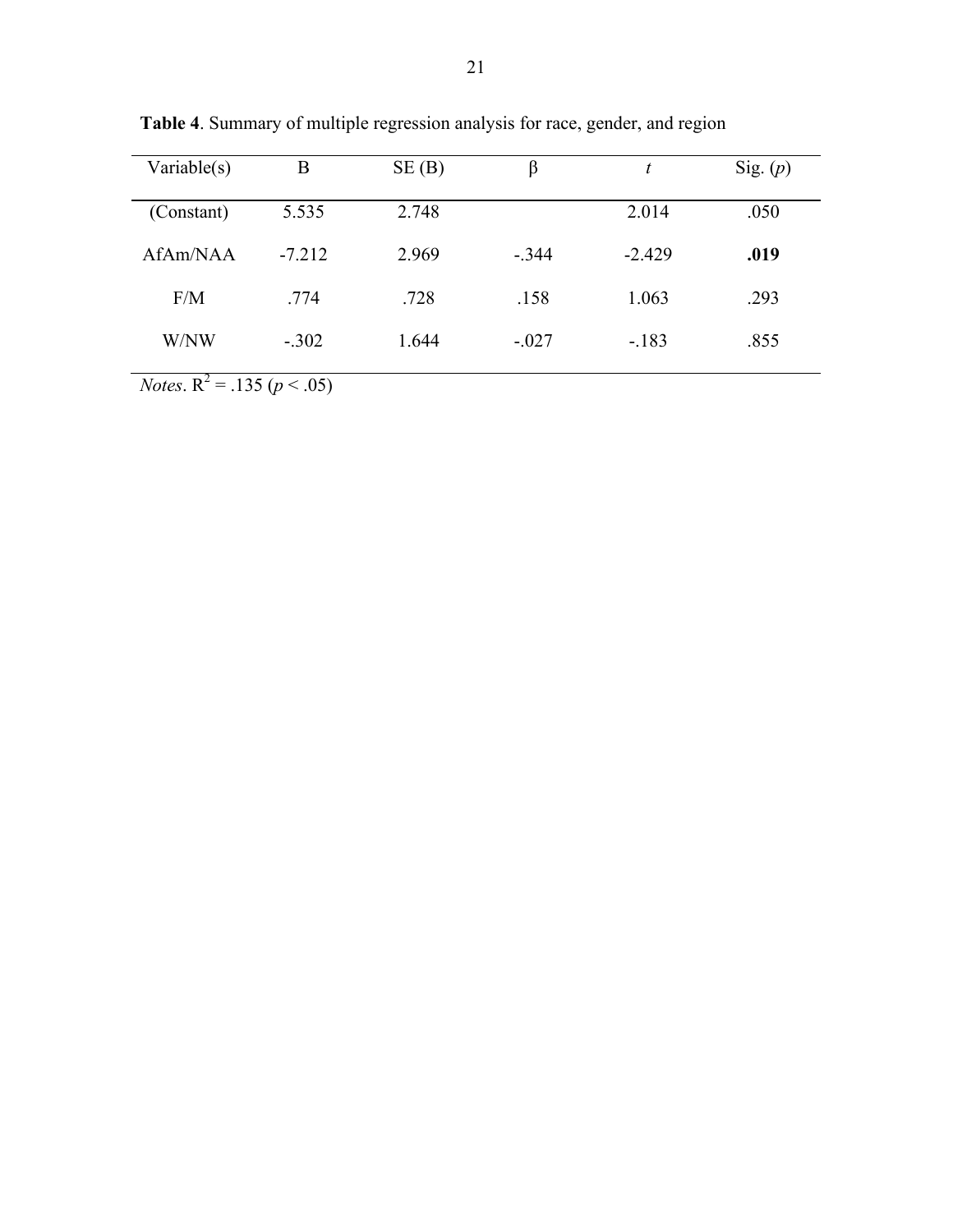#### **CHAPTER 5: Discussion and Conclusion**

The purpose of this study was to describe the trend of growth for the community supervision population of the United States at the state-  $\&$  national-level, and to determine if race, gender, or region influenced the ratio of individuals under community supervision over incarceration by state.

The trend of growth for the community supervision population at the national level was uniform and displayed a modest increase in population size during the last two decades. This was consistent with findings in previous literature that suggested the community supervision population grew at a rate that exceeded the incarceration population (DeMichele, 2014). It was surprising that the particular states studied in the literature did not display results consistent with past findings. For example, despite the findings mentioned by Austin (2016) regarding California's efforts to reduce its corrections populations due to issues with overcrowding, there were no significant (or sharp) reductions in its incarcerated population based on the graphical information. New York, however, did reduce all of its corrections populations at a modest rate, which was consistent with the findings reported (Austin, 2016).

The ratio of African American offenders under community supervision over incarceration was negatively related to the ratio of individuals under community supervision over incarceration by state. This was contrary to the hypothesis presented in the study, but it was not particularly surprising. The lack of research on how racial bias could impact policies, particularly those related to drug-related offenses, was cited as a major issue regarding court decisions and sentencing for minority offenders.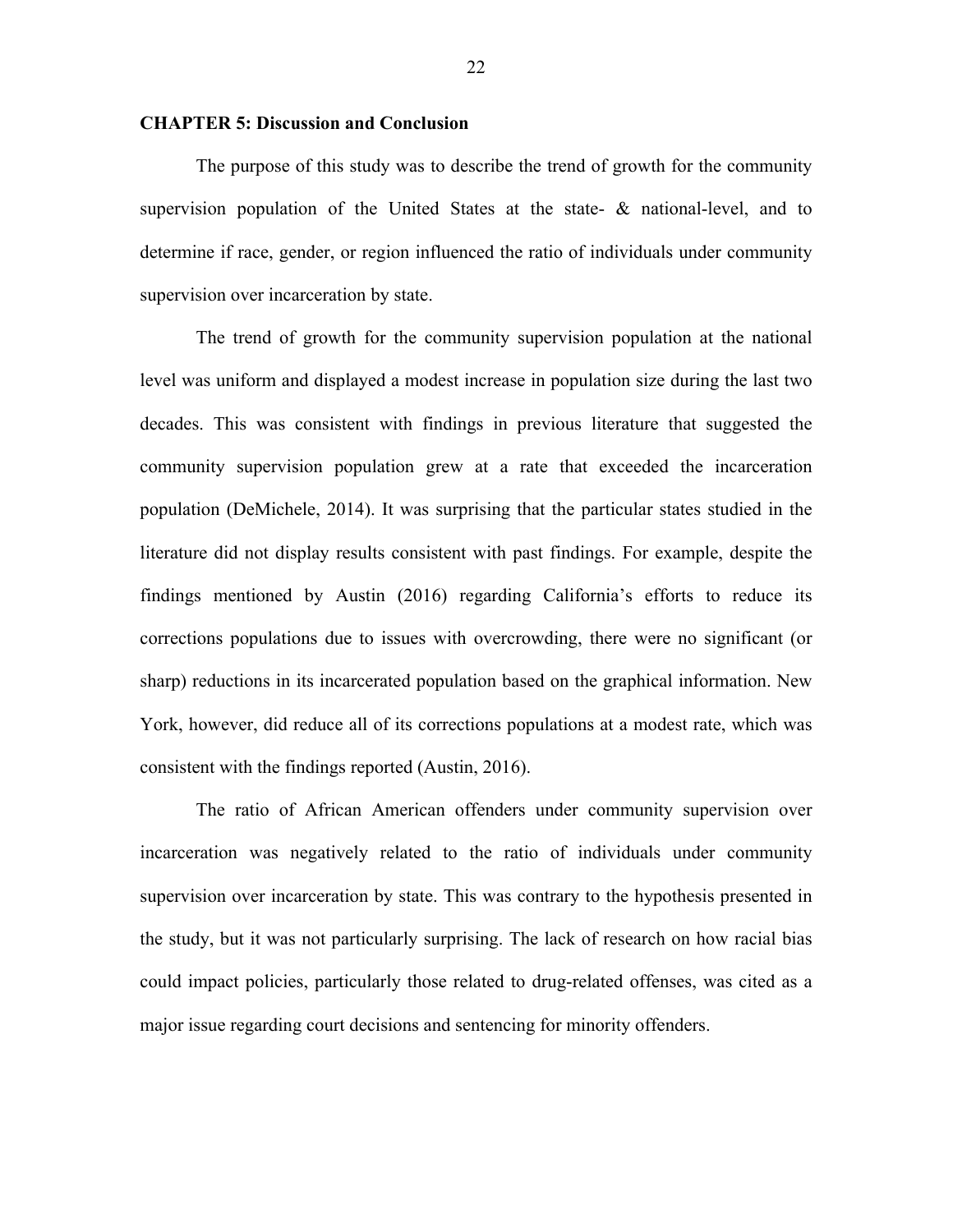The findings of this study also suggested that gender and region did not have any significant influence on the ratio of individuals admitted to community supervision over incarceration by state. The lack of a positive (or negative) relationship between the ratio of female offenders under community supervision and the ratio of individuals under community supervision over incarceration by state may have a few reasons. One was that although females were reported to have a rapidly increasing presence in the criminal justice system, males still constituted roughly 60-83% of the population (Lee et al., 2015).

The lack of a significant relationship between region and the ratio of individuals under community supervision by state was also interesting. Although the Western region was hypothesized to have a higher likelihood of individuals being admitted to community supervision over incarceration, the findings supported otherwise. This also contradicted the (limited) findings from previous literature that discussed the efforts made by states in the Western region—such as California and Nevada—to reduce their corrections populations.

#### *Limitations*

The findings of this study should be considered with a degree of caution due to three reasons. First, the method of data collection was limited. Although the data were obtained from a large census/government database, particular key documents had missing information. Changes in procedure and the shifting of corrections system were cited as major causes in the publications for missing data; particularly the District of Columbia had no incarceration data as their prisoners were transferred to the federal prison system as of the year 2001 (Harrison & Beck, 2003). Also, the regression analyses were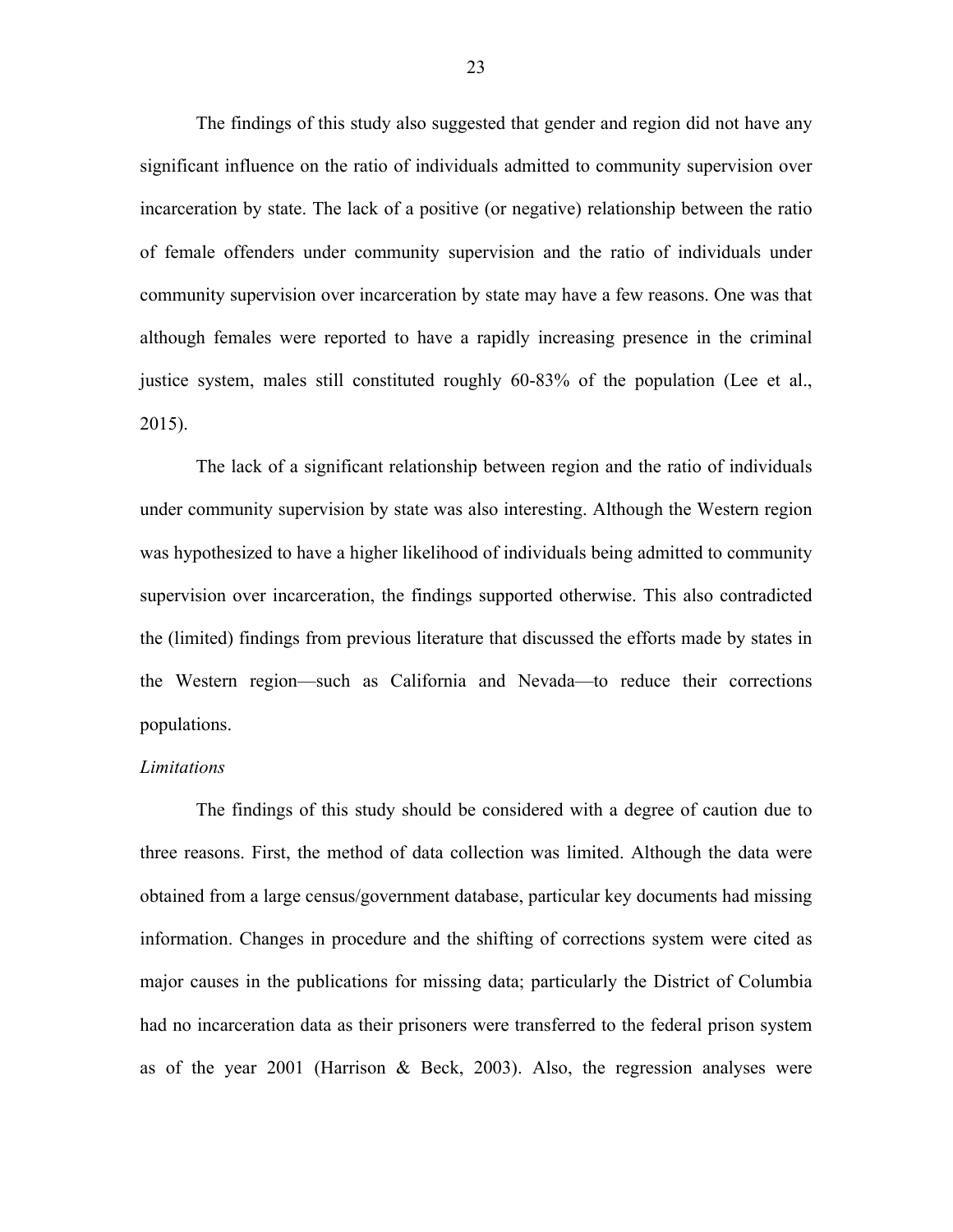completed with the assumption that the prisoner data from the 2015 census year was similar or parallel to the 2010 census year; this may have caused an underestimation of the values and skewed the results obtained from the regression.

Second, the sample size of the study was based on state, which led to a small sample size. A small *N* can cause issues with the distribution of values, which could skew the results as well. Finally, there were additional variables not present in this study that could potentially influence the ratio of individuals under community supervision over incarceration. For example, age was cited in previous findings as an important demographic when studying corrections populations. Although one study found probationers were more likely to be young, African American males, another reported that 37% of the male prison population was African American (De Giorgi, 2016; Fearn et al., 2016). In addition, it was noted that young African American males had a greater likelihood to be incarcerated in a state or federal correctional facility compared to Caucasians (De Giorgi, 2016).

Revocation was another outcome/variable cited as an important factor in determining an individual's likelihood of community supervision compared to incarceration. Revocations were cited as not only a threat to community supervision practices (and their success), but also as a contributor to the stable numbers seen in the incarcerated population of the United States (Wodahl, Ogle, & Heck, 2011). Probationers and parolees who violated the conditions of their supervision actually constituted onethird of all new prison admissions, although this number varies based on jurisdiction and state (Klingele, 2013). This high frequency of revocation was caused by several factors, including the overuse of sanctions on individuals not fit for community supervision, and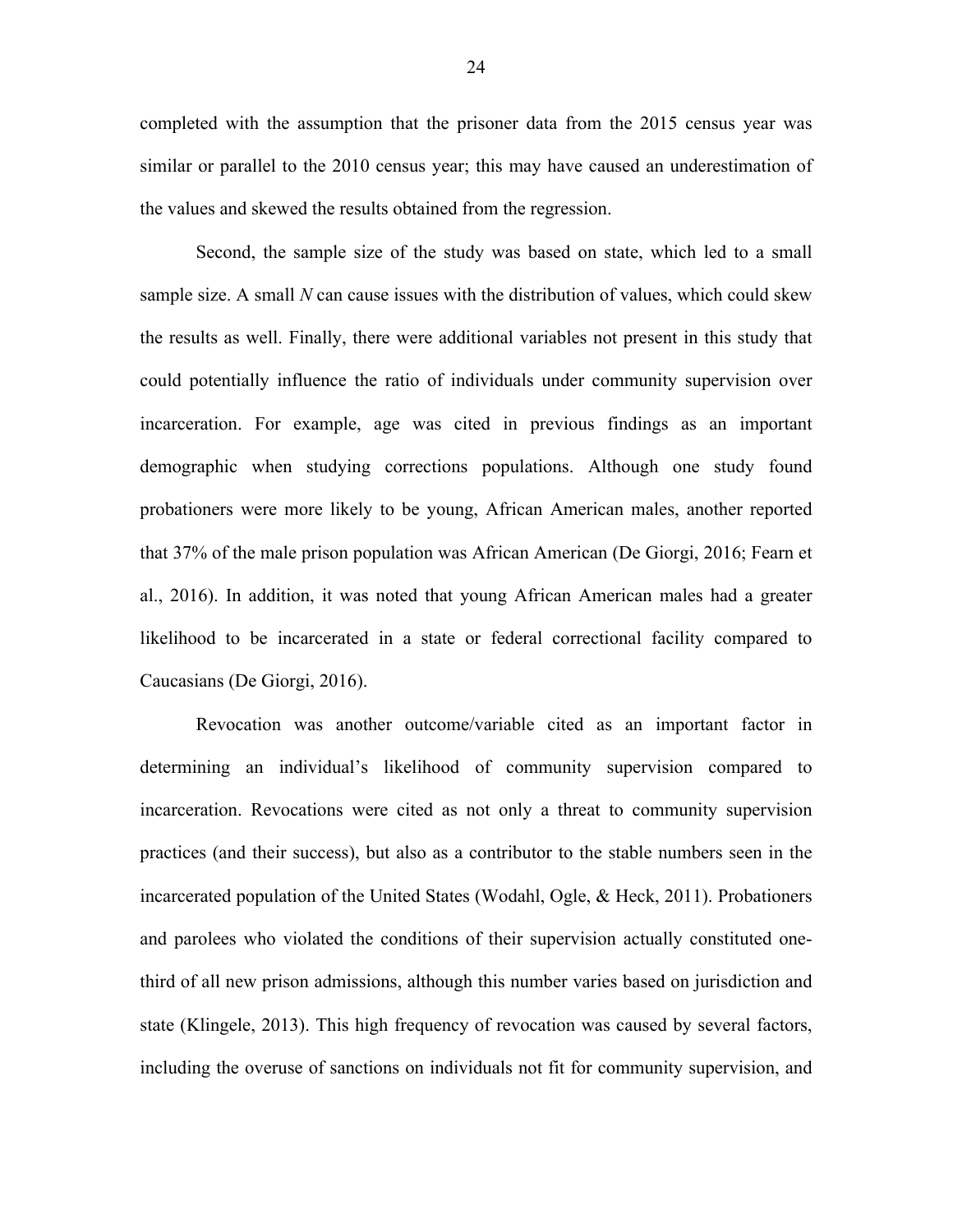the issue of continual violation by offenders of conflicting conditions while under supervision (Klingele, 2013).

The increasing privatization of corrections could have potentially affected the results observed in this study as well. Private probation agencies have grown increasingly common in the United States to provide supervision and/or treatment services for offenders (Alarid, 2015). Currently, 18 states rely on these private agencies to perform community-related supervision services/practices for particular groups of offenders; however, the dominantly financial interest of these agencies regarding community supervision has led to debate and controversy (Alarid, 2015). Prisons were also subjected to the rise of privatization as the costs of incarceration rapidly increased since the 1980s; these private agencies fielded various services including prisoner health care, transportation, communication, etc. (De Giorgi, 2016). The shift towards shifting certain fees onto probationers/parolees/prisoners to cover the costs of their detention and/or supervision tipped the balance in the corrections system as well; many offenders end up reincarcerated due to their inability to pay off their debts due to imprisonment (De Giorgi, 2016). This turn of events was suggested to make it even more difficult to reduce incarcerated numbers, as the divide between government- and private-run facilities continued to grow (De Giorgi, 2016).

Other factors with potential for further analysis included: offense type and differences in state laws/policies. Regarding offense type, one study found that offense type could predispose offenders towards being granted particular sentences, especially when coupled with previous criminal history and offense severity (Byrne  $\&$  Taxman, 1994). In 49 states, mandatory sentencing guidelines were found to exist for specific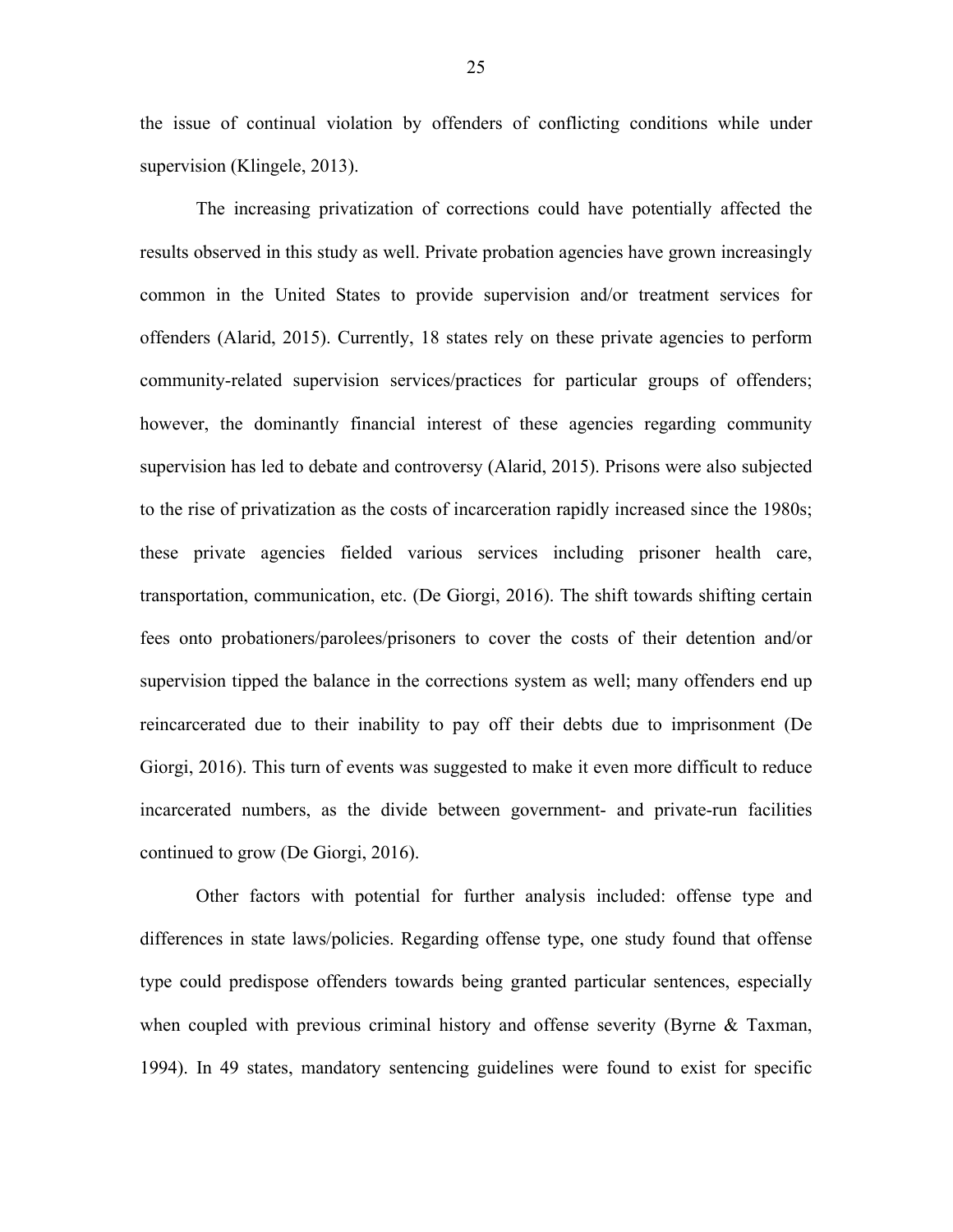offenses; these guidelines tended to reduce the amount of discretion judges had in granting parole release and/or granting probationary sentences for offenders (Byrne & Taxman, 1994). Differences in state laws/policies could also impact the results seen. For example, Arkansas was found to underuse probation and parole as practices, but maximized the sentence lengths for incarcerated offenders, especially for nonviolent offense (James, Eisen, & Subramanian, 2012). Alabama actually instated legislation that increased the denial rate for parole by excluding inmates from their own parole hearings, despite the concerns regarding prison overcrowding and individual rights (Ramamurthy, 2013). The time restraint for this study did not allow for more in-depth research for these variables, but their potential significance was worth noting.

#### *Conclusion*

The expansion of the community supervision population in the United States has mirrored the incarcerated population. The trend of growth for community supervision at the national level was marked with a modest but gradual increase that supported the findings that community supervision has become more frequently used practice in the corrections system.

This study did not report that the gender and region ratios were related to the ratio of individuals under community supervision over incarceration by state. The ratio for race was significant but negatively related to the ratio of individuals under community supervision over incarceration by state. The results ultimately did not confirm the hypotheses made in this study. Based on these findings, future research could examine the variables mentioned but not studied (p. 23-25) to determine what factors influence the ratio of individuals under community supervision over incarceration in the United States.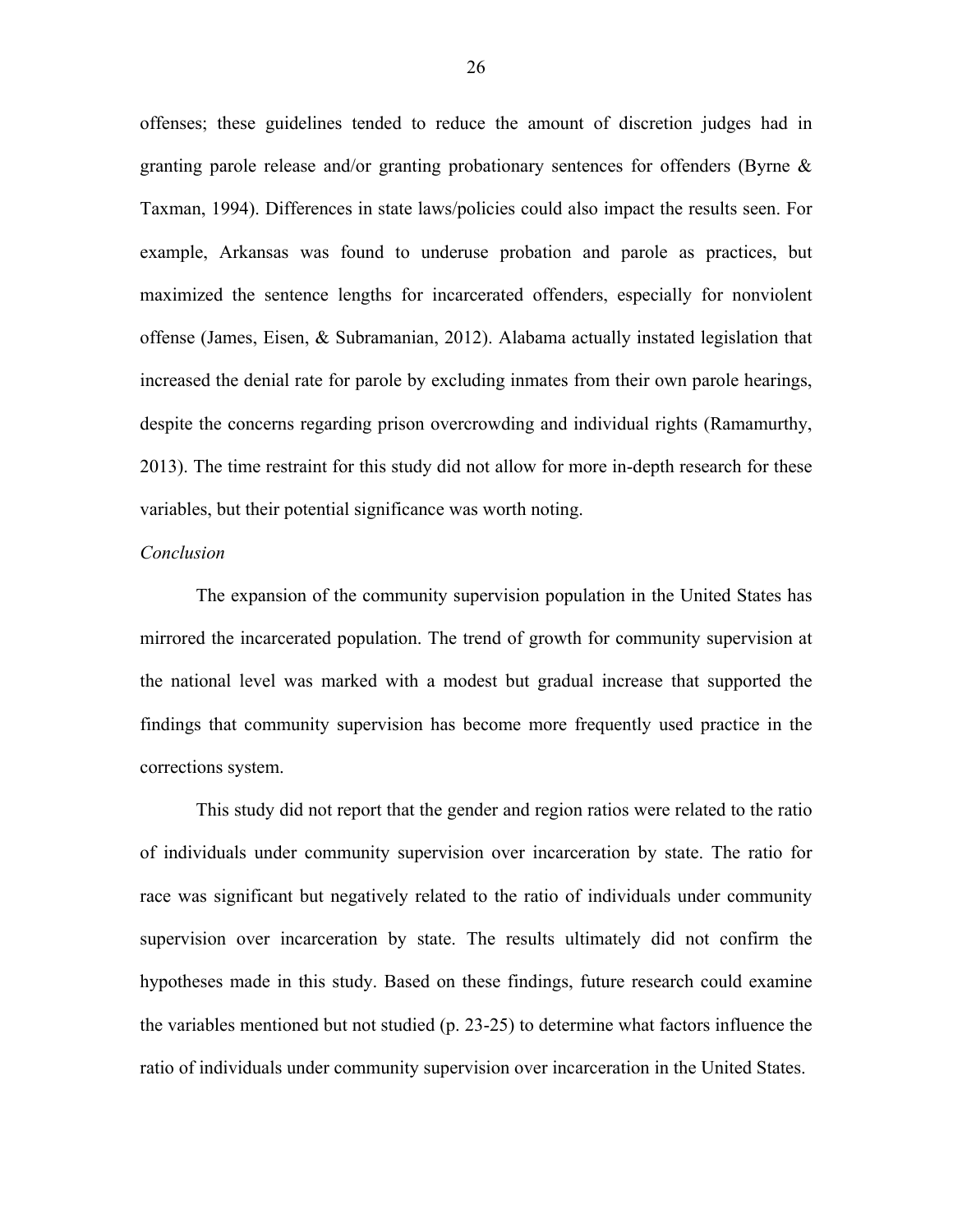#### **REFERENCES**

- Alarid, L. F. (2015). *Community-based corrections* (11<sup>th</sup> ed.). Boston, MA: Cengage Learning.
- Austin, J. (2016). Regulating California's prison population: The use of sticks and carrots. *The Annals of the American Academy of Political and Social Science, 664*(1), 84-107. doi: 10.1177/0002716215602700.
- Byrne, J. M., & Taxman, F. S. (1994). Crime control policy and community corrections practice. *Evaluation and Program Planning, 17*(2), 227-233. https://doi.org/10.1016/0149-7189(94)90060-4.
- Carson, E. A., & Anderson, E. (2016). *Prisoners in 2015*. (Bureau of Justice Statistics Bulletin no. NCJ-250229). Retrieved from http://www.bjs.gov/index.cfm?ty=pbdetail&iid=5869.
- De Giorgi, A. (2016). Five theses on mass incarceration. *Social Justice, 42*(2), 5-30. Retrieved from

http://search.proquest.com.proxy.lib.wayne.edu/docview/1771108760?accountid= 14925.

- DeMichele, M. (2014). Studying the community corrections field: Applying neoinstitutional theories to a hidden element of mass social control. *Theoretical Criminology, 18*(4), 546-564. doi: 10.1177/1362480614526276.
- Fearn, N. E., Vaughn, M. G., Nelson, E. J., Salas-Wright, C. P., DeLisi, M., & Qian, Z. (2016). Trends and correlates of substance abuse disorders among probationers and parolees in the United States 2002-2014. *Drug and Alcohol Dependence, 167*, 128-139. http://dx.doi.org/10.1016/j.drugalcdep.2016.08.003.klin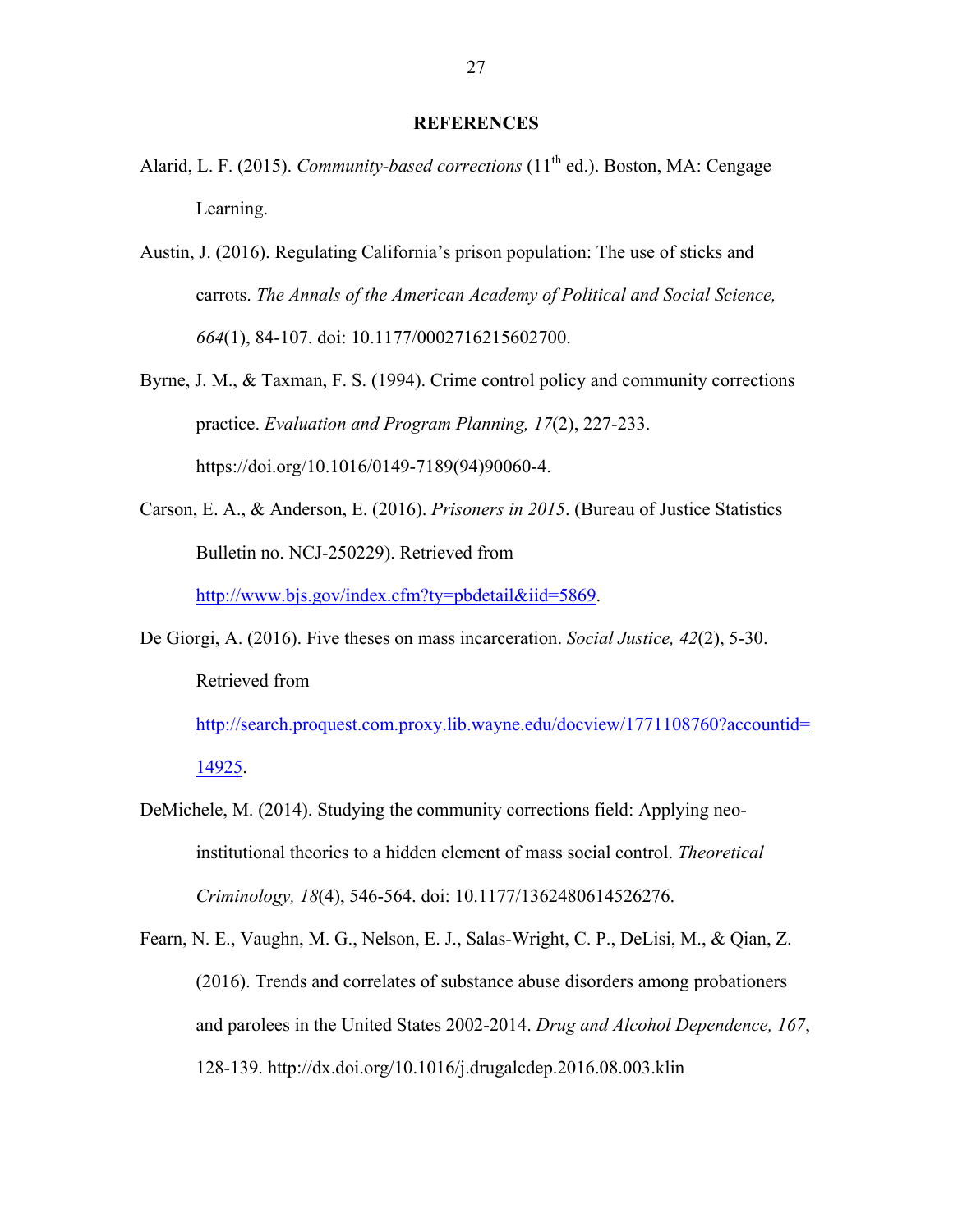- Glaze, L. E., & Bonczar, T. P. (2011). *Probation and parole in the United States, 2010.* (Bureau of Justice Statistics Bulletin no. NCJ-236019). Retrieved from http://www.bjs.gov/index.cfm?ty=pbdetail&iid=2239.
- Greenfeld, L. A., & Snell, T. L. (1999). *Women offenders*. (Bureau of Justice Statistics Bulletin no. NCJ-175688). Retrieved from http://www.bjs.gov/index.cfm?ty=pbdetail&iid=621.
- James, J., Eisen, L. B., & Subramanian, R. (2012). A view from the states: Evidencebased public safety legislation. *The Journal of Criminal Law & Criminology, 102*(3), 821-849. Retrieved from

http://search.proquest.com.proxy.lib.wayne.edu/docview/1357567382?accountid= 14925.

Harrison, P. M., & Beck, A. J. (2003). *Prisoners in 2002.* (Bureau of Justice Statistics Bulletin no. NCJ-200248). Retrieved from

http://www.bjs.gov/index.cfm?ty=pbdetail&iid=921.

- Kimora (2008). The emerging paradigm in probation and parole in the United States. *Journal of Offender Rehabilitation, 46*, 1-11. doi: 10.1080/10509670802143185.
- Klingele, C. (2013). Rethinking the use of community supervision. *The Journal of Criminal Law & Criminology, 103*(4), 1015-1069. Retrieved from http://go.galegroup.com.proxy.lib.wayne.edu/ps/i.do?p=ITOF&sw=w&u=lom\_wa ynesu&v=2.1&it=r&id=GALE%7CA353320215&sid=summon&asid=fee208afcf 7093eab9a21eee87c7a890.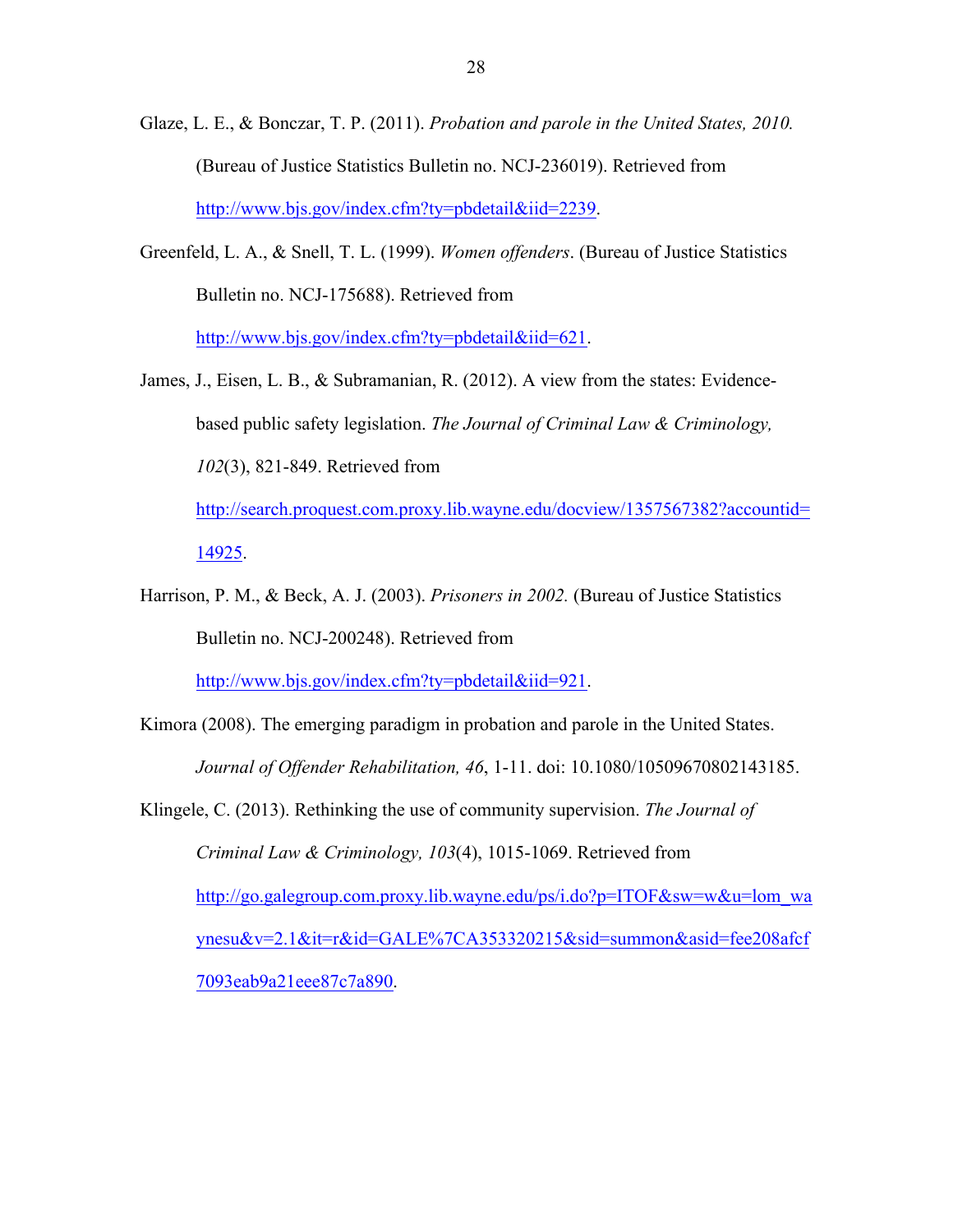King, R. S. (2009). A change of course: Developments in state sentencing policy and their implications for the federal system. *Federal Sentencing Reporter, 22*(1) 48- 52. doi: 10.1525/fsr.2009.22.1.48.

- Lee, J., Bank, L., Cause, A., McBeath, B., Newell, S. (2015). A comparative study of White, Asian American, and other non-White men and women under community supervision. *American Journal of Criminal Justice, 40*, 823-842. doi: 10.1007/s12103-015-9292-8.
- Ramamurthy, E. L. (2013). The iron curtain: Alabama's practice of excluding inmates from parole release hearings and its flawed underpinnings. *The Journal of Criminal Law & Criminology, 103*(3), 1201-1228. Retrieved from http://search.proquest.com.proxy.lib.wayne.edu/docview/1494717038?accountid= 14925.
- Rosenberg, A., Groves, A. K., & Blankenship, K. M. (2017). Comparing Black and White drug offenders: Implications for racial disparities in criminal justice and reentry policy and programming. *Journal of Drug Issues, 47*(1), 132-142. doi: 10.1177/0022042616678614.
- Stalans, L. J., Yarnold, P. R., Seng, M., Olson, D. E., & Repp, M. (2004). Identifying three types of violent offenders and predicting violent recidivism while on probation: A classification tree analysis. *Law and Human Behavior, 28*(3), 253- 271. doi: 10.1023/B:LAHU.0000029138.92866.af.
- U.S. Department of Justice (1991). *Correctional Populations in the United States, 1989*. (Bureau of Justice Statistics Bulletin no. NCJ-130445). Retrieved from http://www.bjs.gov/index.cfm?ty=pbdetail&iid=4096.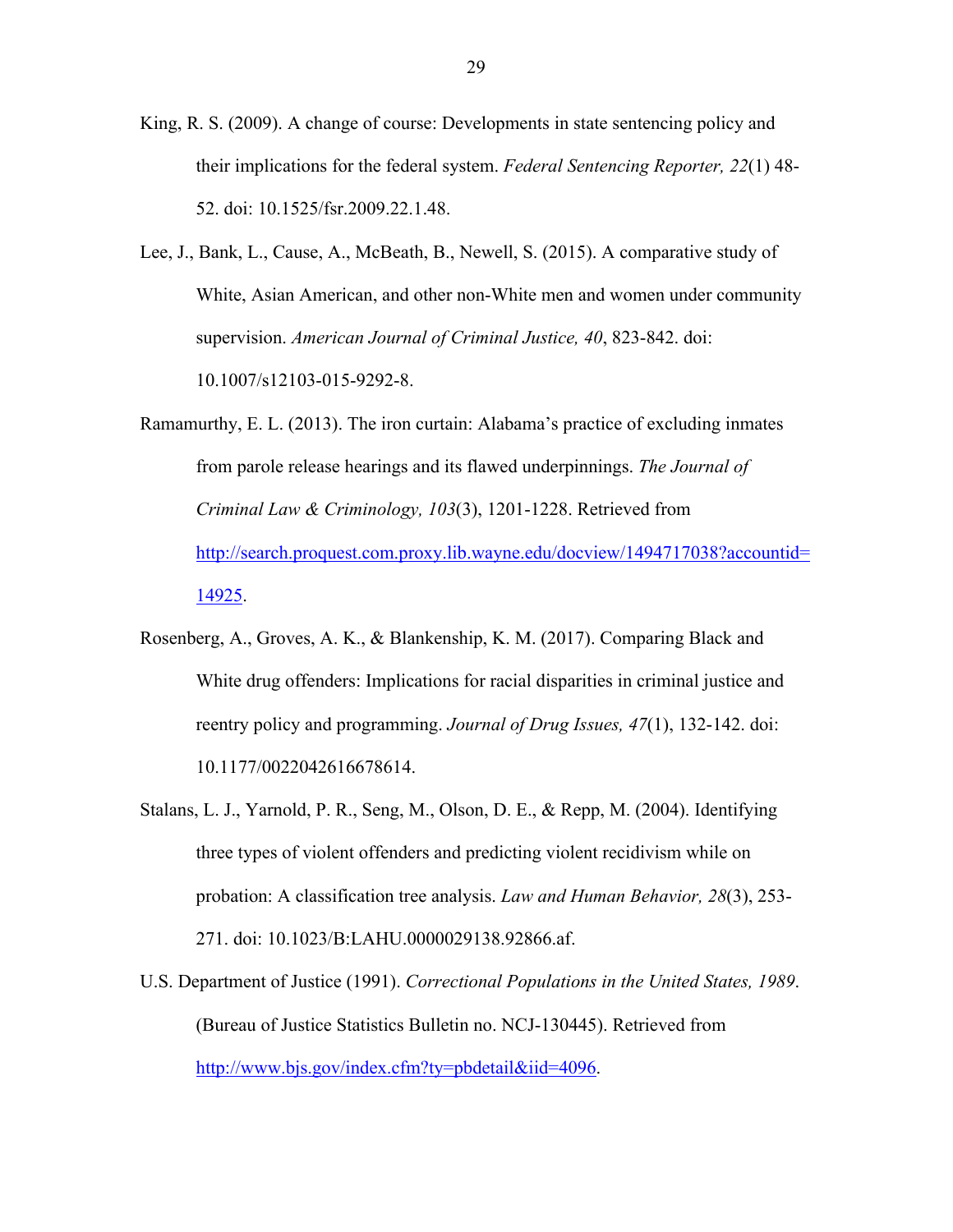- Wodahl, E. J., & Garland, B. (2009). The evolution of community corrections: The enduring influencing of the prison. *The Prison Journal, 89*(1), 81-104. doi: 10.1177/0032885508329775.
- Wodahl, E. J., Ogle, R., & Heck, C. (2011). Revocation trends: A threat to the legitimacy of community-based corrections. *The Prison Journal, 91*(2), 207-226. doi: 10.1177/0032885511404356.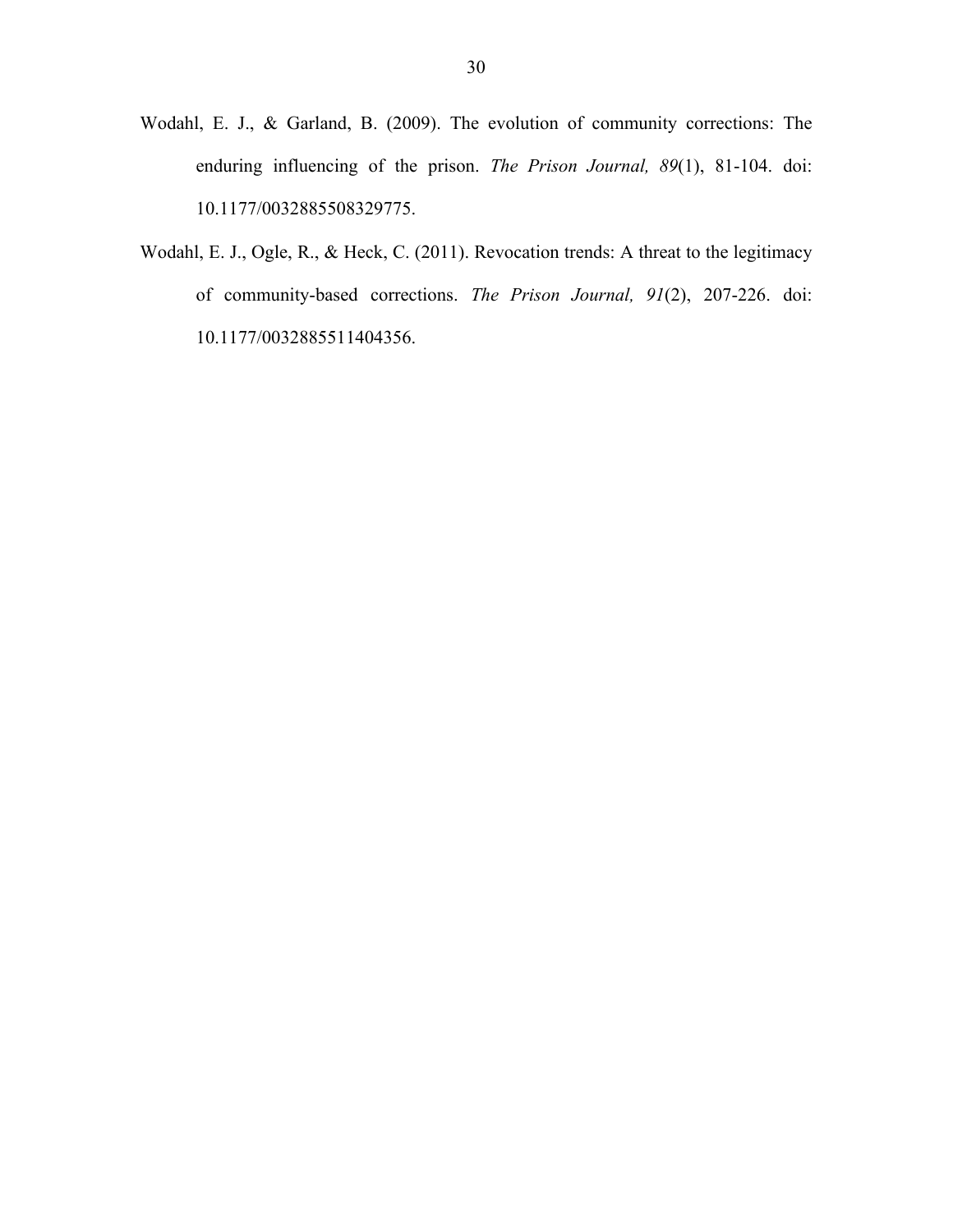#### **ABSTRACT**

# **TRENDS IN THE COMMUNITY SUPERVISION POPULATION OF THE UNITED STATES: AN ANALYSIS OF RACE, GENDER, AND REGION'S EFFECT ON PROBATION AND PAROLE**

#### by

## **PATRICIA BYNUM**

#### **August 2017**

**Advisor**: Dr. Shanhe Jiang

**Major:** Criminal Justice

**Degree:** Master of Science

Past research noted that the community supervision population of the United States has grown at a rate comparable to the incarcerated population. The two-fold purpose of this study was to describe the trend of growth for the community supervision population of the United States at the state- and national-level from 1990-2010, and to quantitatively examine whether race, gender, or region influenced the ratio of individuals under community supervision over incarceration by state. Data were collected from the Bureau of Justice Statistics (BJS) database from four different publications for all 50 states and the District of Columbia. Data were prepared in excel, spv, and sav documents for examination and analysis. The results indicated that gender and region had no influence on the ratio of individuals admitted to community supervision over incarceration. Race was negatively related to the ratio of individuals under community supervision over incarceration by state. Regarding the trend of growth, the community supervision population at the national-level displayed a slow but modest increase; at the state-level, particular locations varied widely in terms of growth.